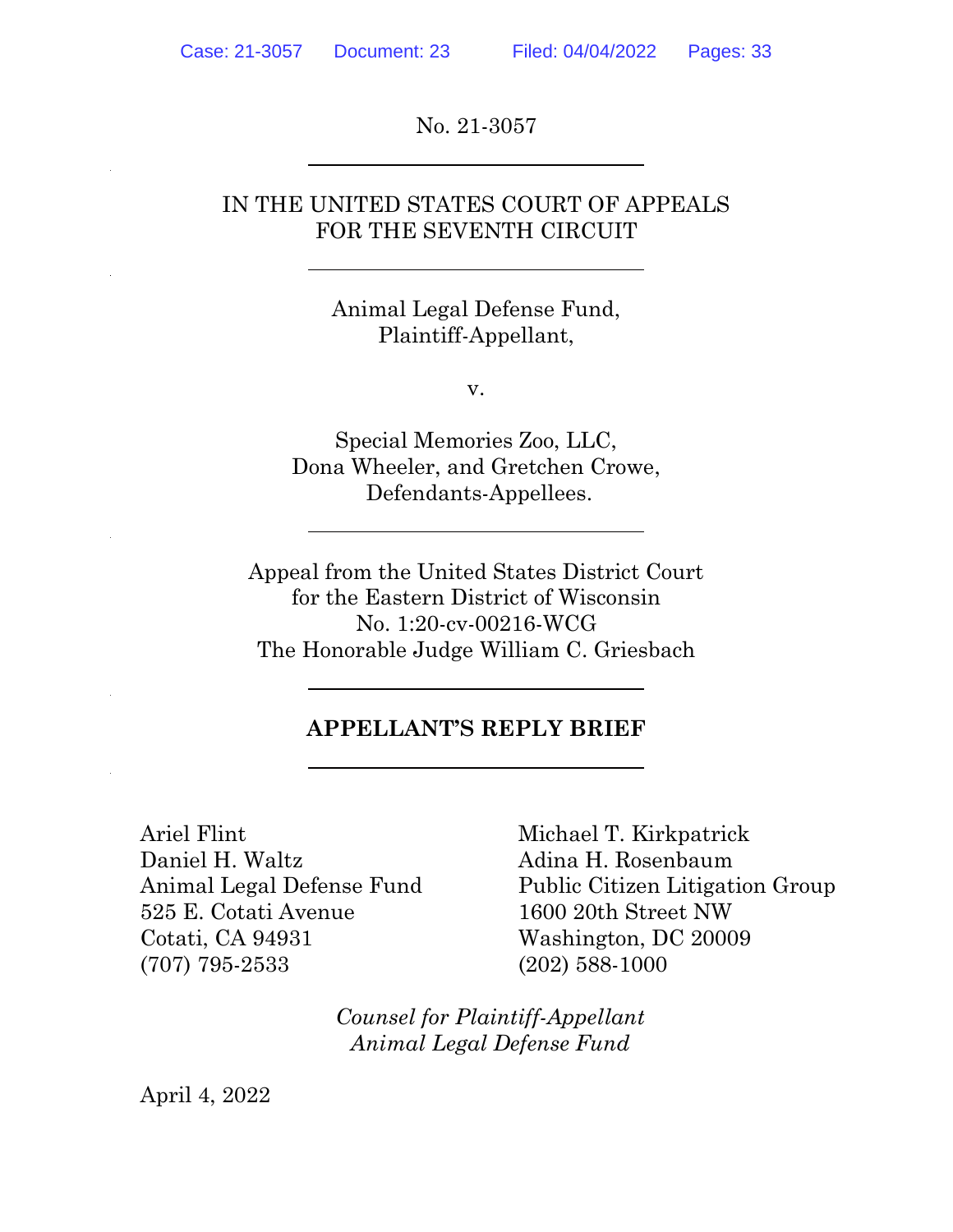# **TABLE OF CONTENTS**

| $\mathbf{I}$ . | A prevailing party that obtains a final judgment and a permanent<br>injunction need not show causation to be eligible for an award of |
|----------------|---------------------------------------------------------------------------------------------------------------------------------------|
| $\rm{II}$ .    | A successful ESA plaintiff is entitled to an award of attorneys'<br>fees unless special circumstances would render an award unjust 5  |
|                | III. ALDF obtained significant relief that serves the purposes                                                                        |
|                | IV. The statutory-purpose argument raised by the amicus is<br>unsupported by the record and is wrong as a matter of law 13            |
| V.             | This Court has rejected the two "special circumstances" cited in<br>the Eighth Circuit's decision on which SMZ and its amicus rely 21 |
|                | VI. The reasonableness of ALDF's fees is not at issue in this                                                                         |
|                |                                                                                                                                       |
|                | CERTIFICATE OF COMPLIANCE WITH FEDERAL RULE                                                                                           |
|                | 26                                                                                                                                    |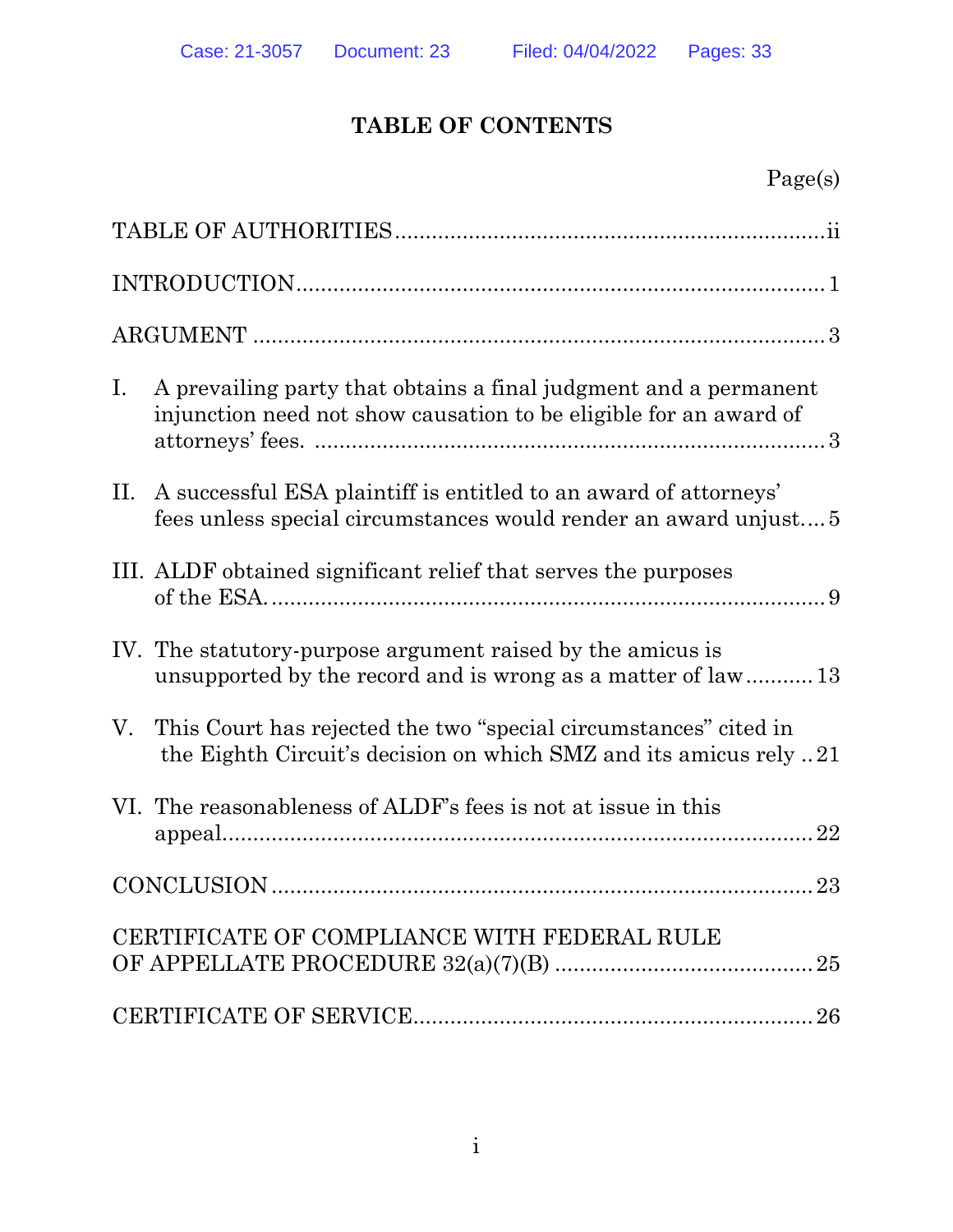# **TABLE OF AUTHORITIES**

| Case(s)                                                                                        | Page(s) |
|------------------------------------------------------------------------------------------------|---------|
| Alsea Valley Alliance v. Evans,                                                                |         |
| Association of California Water Agencies v. Evans,                                             |         |
| Buckhannon Board & Care Home, Inc. v. West Virginia<br>Department of Health & Human Resources, |         |
| Carson-Truckee Water Conservation District v. Secretary of the<br><i>Interior,</i>             |         |
| Christiansburg Garment Co. v. EEOC,                                                            |         |
| Corrie v. Caterpillar, Inc.,                                                                   |         |
| Davis v. Murphy,                                                                               |         |
| Dawson v. Pastrick,                                                                            |         |
| Doe v. R.R. Donnelley & Sons Co.,                                                              |         |
| Entertainment Concepts, Inc. v. Maciejewski,                                                   |         |
| Farrar v. Hobby,                                                                               |         |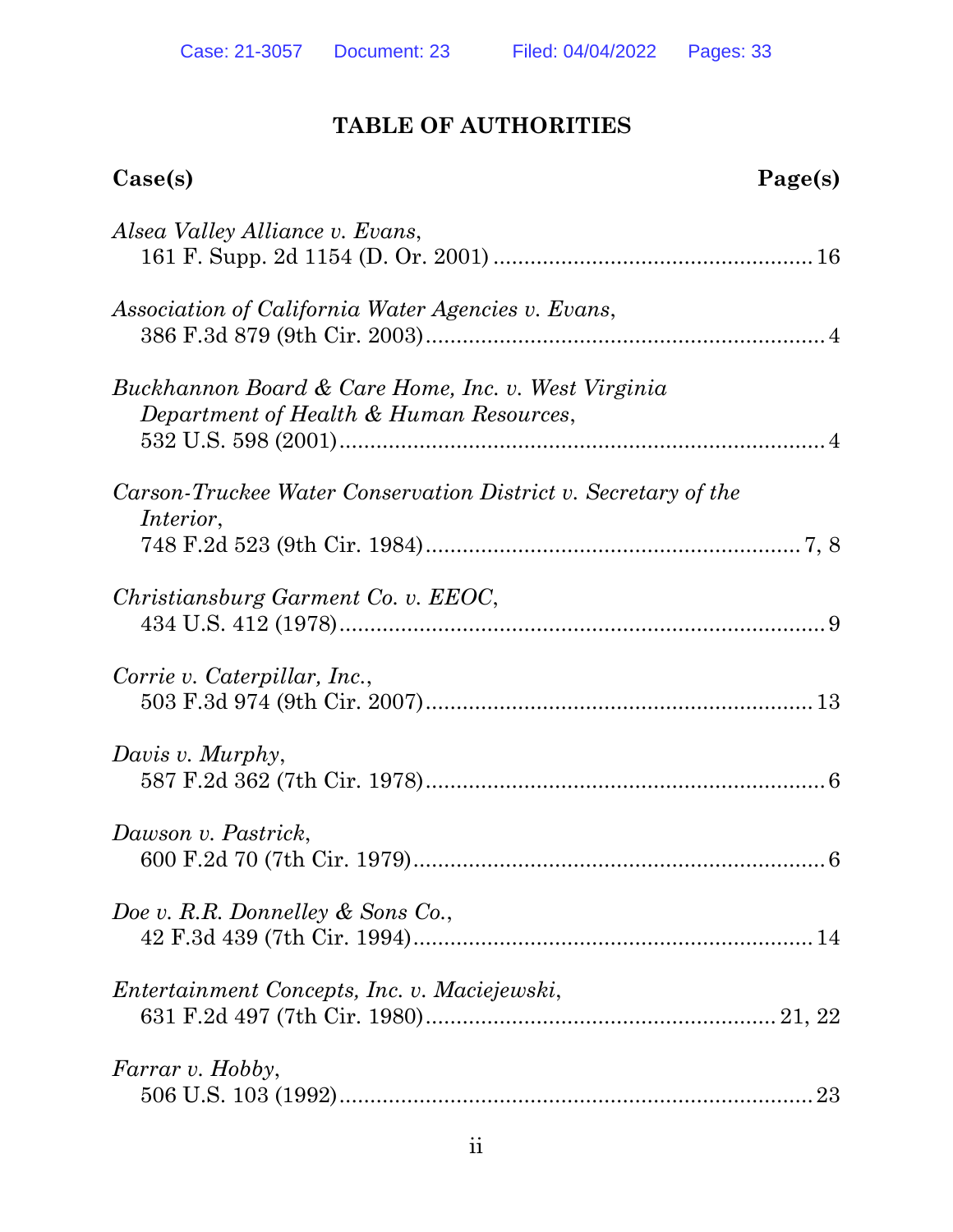| Gross v. FBL Finance Services, Inc.,                                                 |
|--------------------------------------------------------------------------------------|
| Hirmiz v. New Harrison Hotel Corp.,                                                  |
| <b>INTL FCStone Finance Inc. v. Jacobson,</b>                                        |
| King v. Illinois State Board of Elections,                                           |
| Kuehl v. Sellner,                                                                    |
| Lenard v. Argento,                                                                   |
| Loggerhead Turtle v. County Council of Volusia County, Florida,                      |
| Marbled Murrelet v. Babbitt,                                                         |
| Missouri Primate Foundation v. People for the Ethical Treatment of<br>Animals, Inc., |
| Newman v. Piggie Park Enterprises, Inc.,                                             |
| Pennsylvania v. Delaware Valley Citizens' Council for Clean Air,                     |
| People for the Ethical Treatment of Animals, Inc. v. Lowe,                           |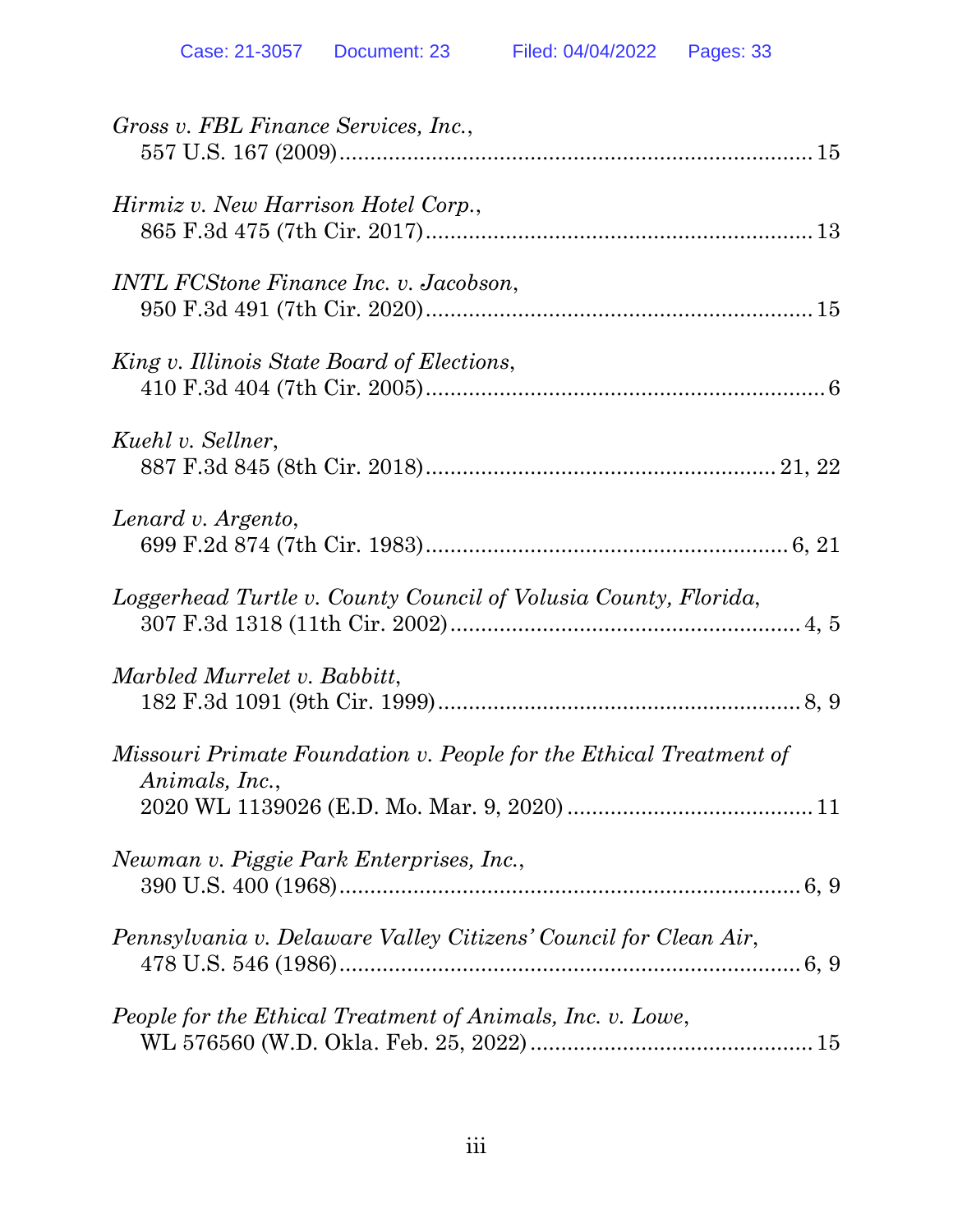| People for the Ethical Treatment of Animals, Inc. v. Tri-State<br>Zoological Park of Western Maryland, Inc., |
|--------------------------------------------------------------------------------------------------------------|
| People for the Ethical Treatment of Animals, Inc. v. Tri-State<br>Zoological Park of Western Maryland, Inc., |
| People for the Ethical Treatment of Animals, Inc. v. Wildlife in<br>Need & Wildlife in Deed, Inc.,           |
| People for the Ethical Treatment of Animals, Inc. v. Wildlife in<br>Need & Wildlife in Deed, Inc.,           |
| People for the Ethical Treatment of Animals, Inc. v. Wildlife in<br>Need & Wildlife in Deed, Inc.,           |
| Ruckelshaus v. Sierra Club,                                                                                  |
| Safari Club International v. Jewell,                                                                         |
| Saint John's Organic Farm v. Gem County Mosquito Abatement<br>District,                                      |
| Sierra Club v. EPA,                                                                                          |
| Sierra Club v. Khanjee Holding, Inc.,                                                                        |
| <i>Tennessee Valley Authority v. Hill,</i>                                                                   |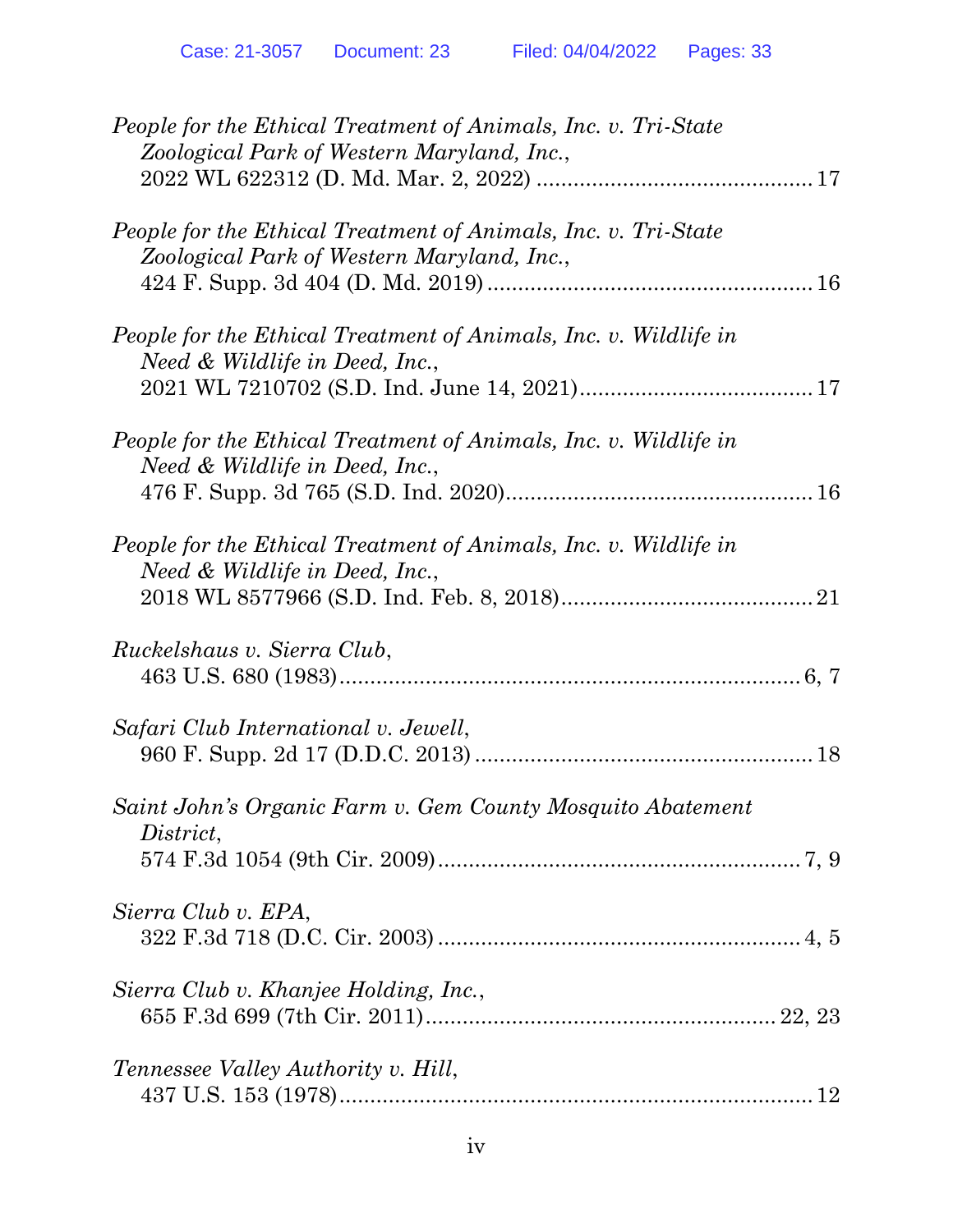| Vaughn v. Principi,                                |
|----------------------------------------------------|
| West Virginia University Hospitals, Inc. v. Casey, |
| <b>Federal Statutes</b>                            |
| Animal Welfare Act                                 |
|                                                    |
| <b>Endangered Species Act</b>                      |
|                                                    |
|                                                    |
|                                                    |
| Civil Rights Attorney's Fee Award Act of 1976      |
|                                                    |
| Clean Air Act                                      |
|                                                    |
| <b>Federal Regulations</b>                         |
|                                                    |
|                                                    |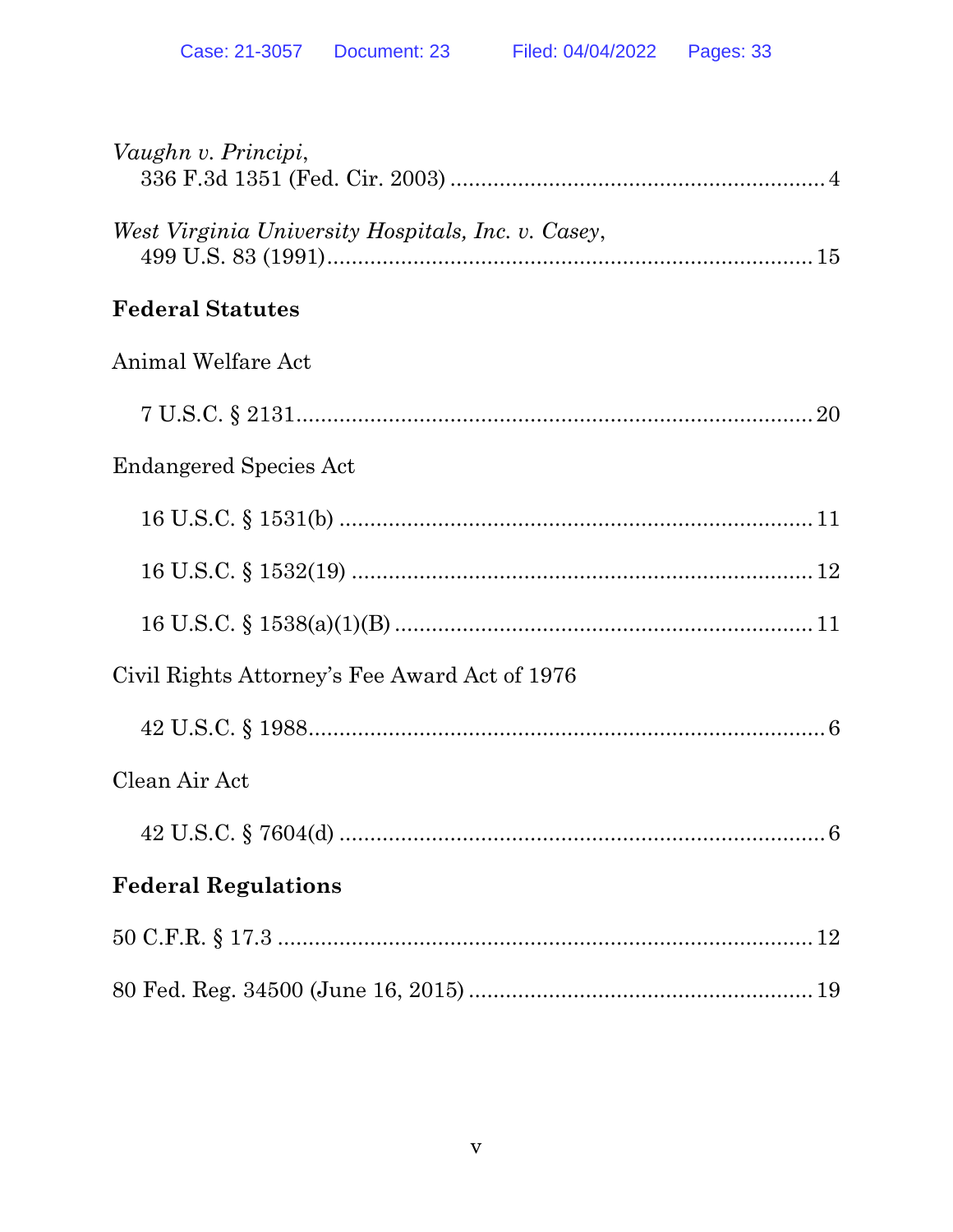# **Other**

| <i>Endangered Species Act: Law, Policy, and Perspectives</i> |  |
|--------------------------------------------------------------|--|
|                                                              |  |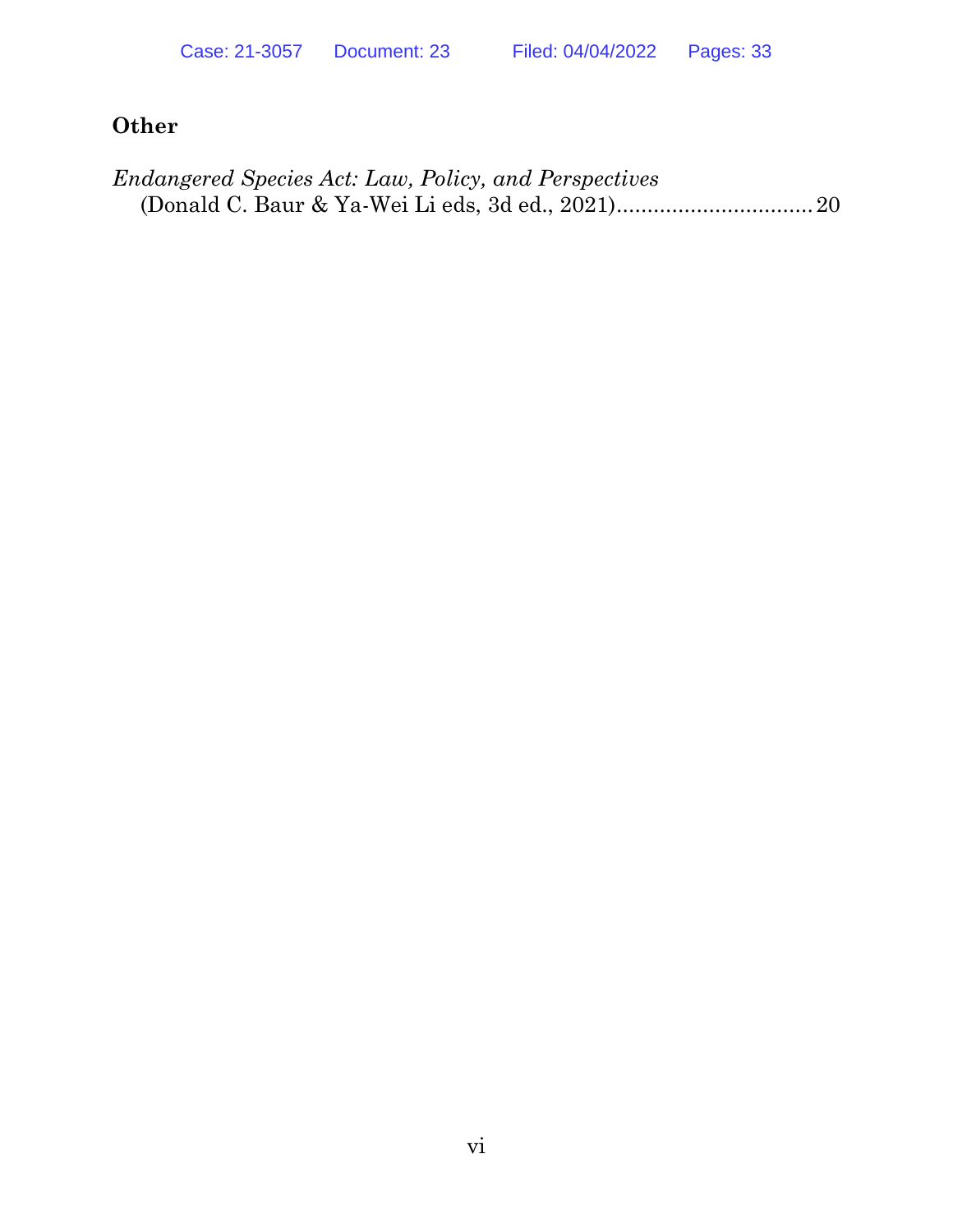#### **INTRODUCTION**

Animal Legal Defense Fund (ALDF) brought this case to enjoin Special Memories Zoo, Dona Wheeler, and Gretchen Crowe (collectively, SMZ) from violating the Endangered Species Act (ESA) and Wisconsin's public nuisance statute. ALDF succeeded in full. The district court held that SMZ violated both statutes, and it entered a permanent injunction prohibiting SMZ from ever again possessing or exhibiting animals or participating in any business or entity that does. App. 8–11.

In its opening brief, ALDF explained that a successful ESA plaintiff is entitled to an award of attorneys' fees unless special circumstances would render such an award unjust and that the four factors on which the district court based its denial of a fee award are not special circumstances. In response, SMZ argues that ALDF is not eligible for a fee award under the catalyst theory because it claims that SMZ would have closed eventually even if ALDF had not brought this case. That argument is irrelevant because ALDF did not seek fees under the catalyst theory. Rather, ALDF obtained a final judgment and permanent injunction, rendering it the prevailing party and the issue of causation irrelevant.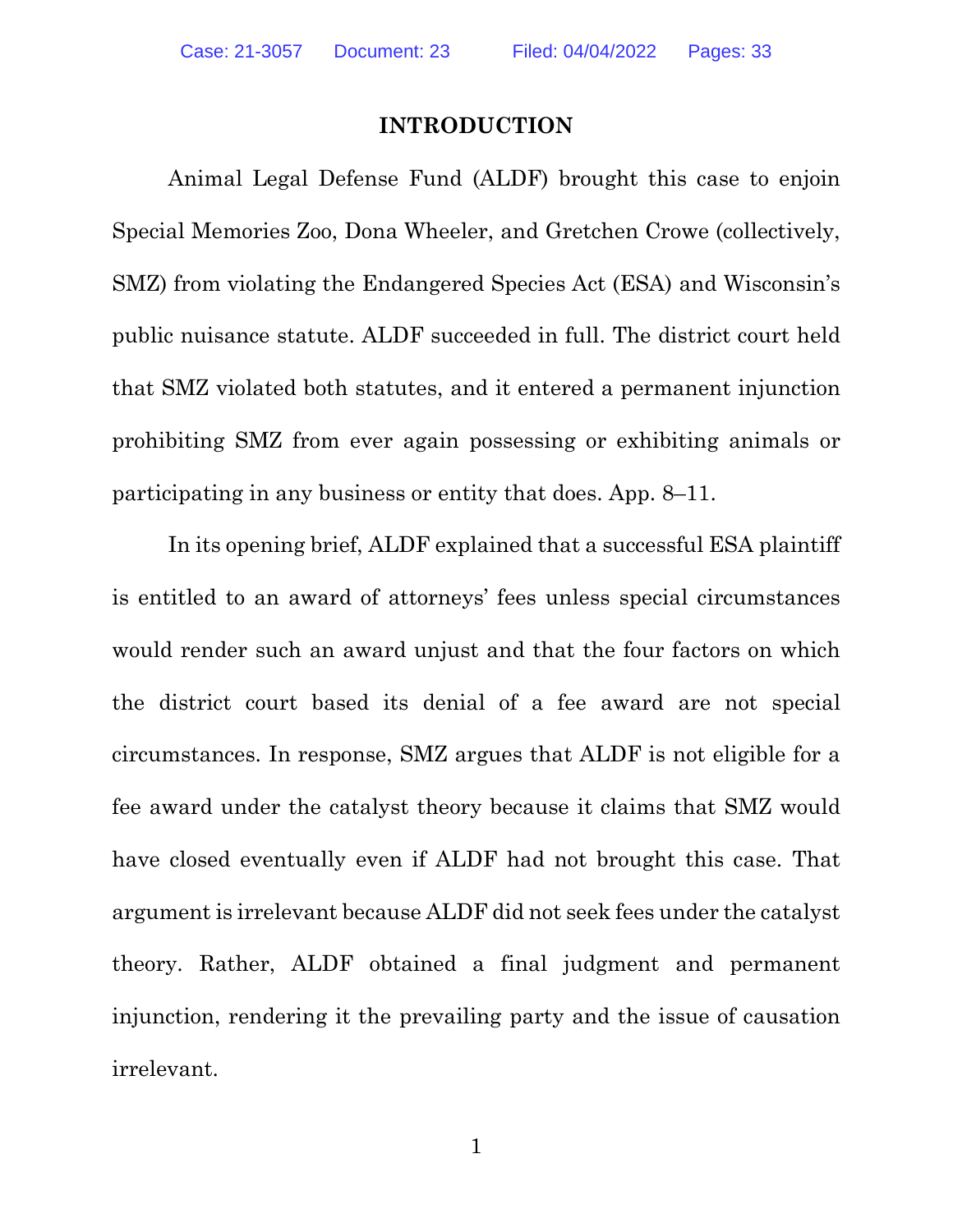SMZ also argues that a fee award to a prevailing ESA plaintiff is completely discretionary. In so arguing, SMZ ignores entirely the decisions of the Supreme Court and this Court holding that a prevailing plaintiff is entitled to a fee award in the absence of special circumstances that would render an award unjust. Instead, it argues that ALDF's victory was "pyrrhic," ignoring the fact that ALDF obtained a permanent injunction that abates the violations and prevents their recurrence. SMZ also argues that ALDF did not serve the purposes of the ESA because closing small zoos is not a specific goal of the statute. SMZ has confused a collateral effect of some ESA lawsuits with the Act's purpose of abating and preventing prohibited conduct, and it fails to address the decisions awarding fees to plaintiffs in ESA cases against zoos.

SMZ's amicus makes a different statutory-purpose argument, asserting that the ESA does not protect captive covered animals unless they are suitable for a breeding program designed to restock the wild population. That argument is unsupported by the record and is wrong as a matter of law.

Finally, SMZ and its amicus urge this Court to follow a decision of the Eighth Circuit that denied an award of attorneys' fees in an ESA case.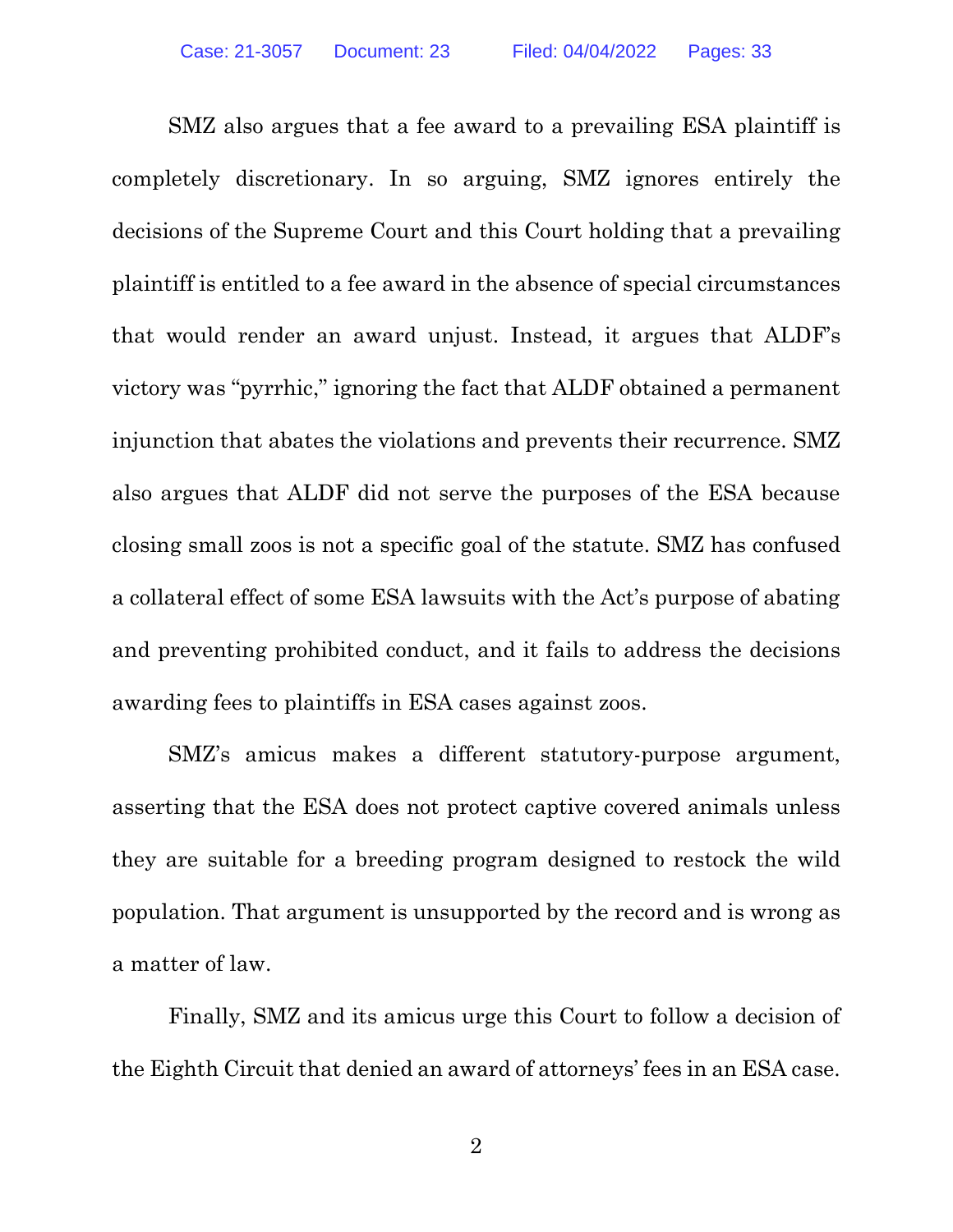That case, however, denied fees based on two special circumstances that this Court has held are not relevant considerations in awarding attorneys' fees. SMZ and its amicus fail to address this Court's cases on those points.

Because ALDF prevailed and there are no special circumstances that would render an award unjust, this Court should reverse the district court's decision, hold that ALDF is entitled to an award of attorneys' fees and costs, and remand the case for a determination of the amount of attorneys' fees and costs that should be awarded.

#### **ARGUMENT**

## **I. A prevailing party that obtains a final judgment and a permanent injunction need not show causation to be eligible for an award of attorneys' fees.**

SMZ argues that ALDF failed to establish a causal link between the lawsuit and SMZ's change in conduct, as would be necessary to award fees to plaintiffs who do not obtain court-ordered relief but whose suit has a catalytic effect. SMZ's argument is irrelevant. Below, after nearly a year of contentious litigation, the district court held that SMZ violated the ESA, and it entered judgment in favor of ALDF and permanently enjoined SMZ from ever again possessing or exhibiting animals or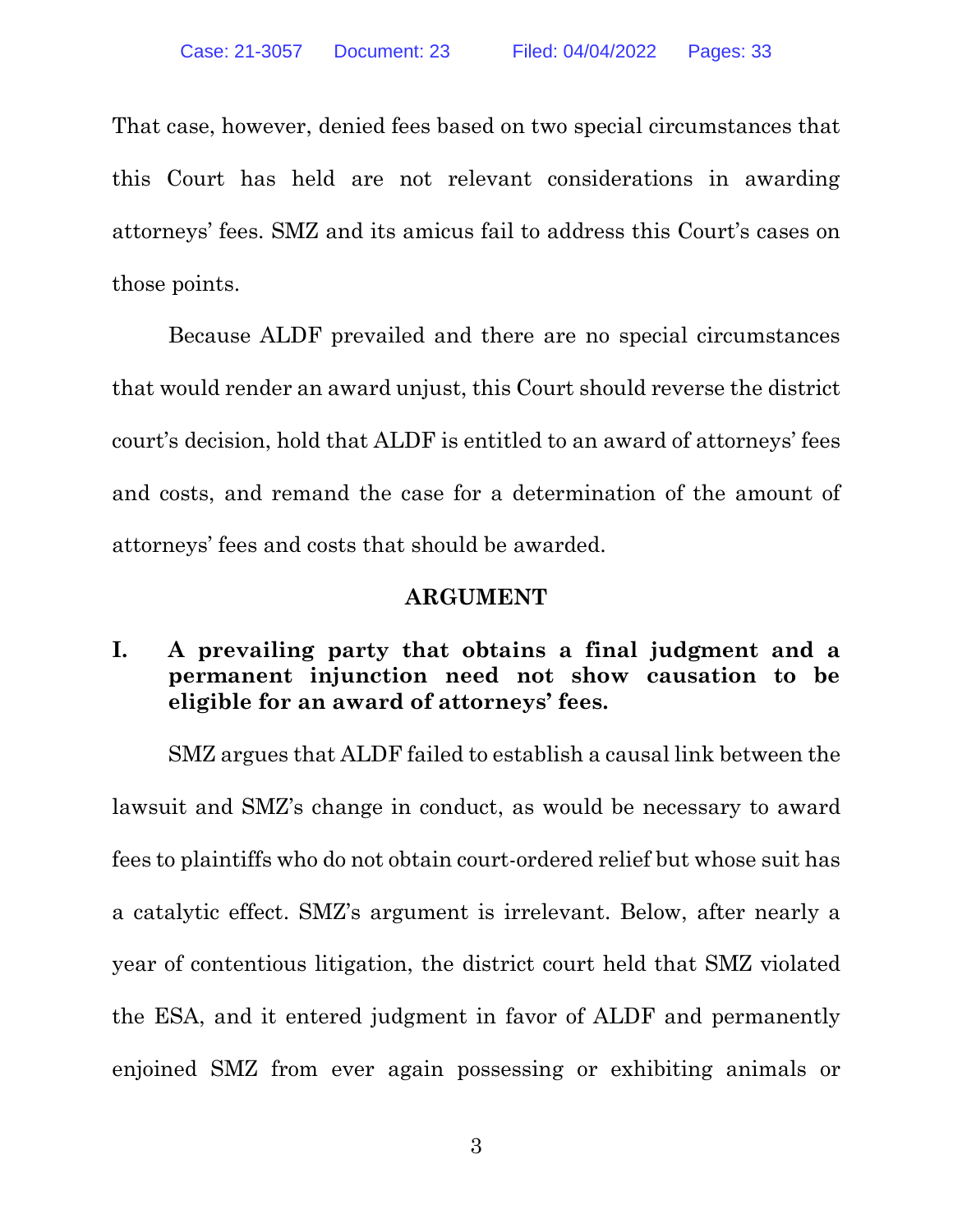participating in any business that does. App. 8–11. As ALDF explained in its opening brief, because it secured an enforceable judgment, it need not show causation to establish eligibility for a fee award. Appellant's Br. 20; *see Buckhannon Bd. & Care Home, Inc. v. W. Va. Dep't of Health & Human Res.*, 532 U.S. 598, 609–10 (2001) (explaining that if a plaintiff prevails by obtaining judicially-sanctioned relief, a court need not analyze the cause of defendant's change in conduct).

SMZ asserts that *Buckhannon* is limited to cases under the Fair Housing Amendments Act (FHAA) and the Americans with Disabilities Act (ADA). Appellees' Br. 13. Although that assertion is not correct, *see, e.g.*, *Vaughn v. Principi*, 336 F.3d 1351, 1353 (Fed. Cir. 2003), it is true that *Buckhannon*'s rejection of the catalyst theory does not extend to "when appropriate" statutes like the ESA, *e.g.*, *Ass'n of California Water Agencies v. Evans*, 386 F.3d 879 (9th Cir. 2004); *Sierra Club v. EPA*, 322 F.3d 718, 719 (D.C. Cir. 2003); *Loggerhead Turtle v. Cty. Council of Volusia Cty., Fla*., 307 F.3d 1318, 1319 (11th Cir. 2002). Nonetheless, the *Buckhannon* opinion reflects the self-evident fact that an inquiry into causation is not needed when the party has obtained an enforceable judgment. That point plainly applies here as well.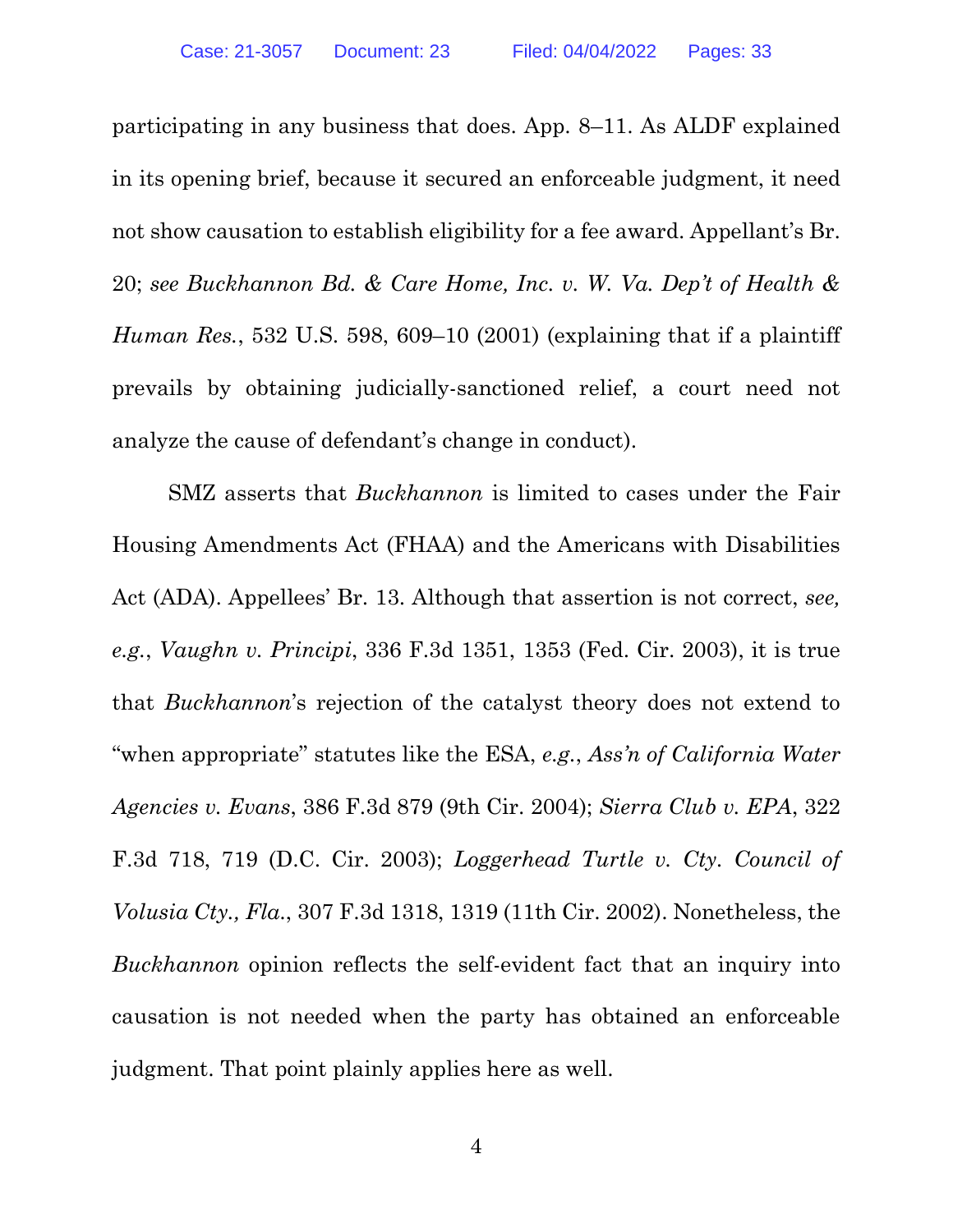If SMZ wanted to try to avoid a fee award by arguing that "ALDF's lawsuit had nothing to do with the closure of SMZ," Appellees' Br. 13, it could have tried to avoid judgment by continuing to mount a defense. For example, SMZ could have renewed its motion to dismiss the case as moot following discovery on that issue, and then, if successful, it could have challenged ALDF's entitlement to fees under the catalyst theory by arguing that the lawsuit did not cause SMZ to change its conduct. Instead, after its various efforts to dismiss the lawsuit failed, SMZ gave up and acquiesced to entry of a final judgment and permanent injunction. ALDF is thus the prevailing party, and SMZ's causation argument is irrelevant. 1

<sup>&</sup>lt;sup>1</sup> In its opening brief, ALDF discussed the catalyst theory to illustrate that the standard for awarding fees under "when appropriate" statutes like the ESA is more generous than the standard used for "prevailing party" statutes. The former allows fee awards to catalyst parties, while the latter does not. *See Sierra Club*, 322 F.3d at 719; *Loggerhead Turtle*, 307 F.3d at 1327. ALDF did not, however, argue for application of the catalyst theory here. Rather, ALDF explained that it easily meets the "when appropriate" standard because, by obtaining a final judgment and a permanent injunction, ALDF would qualify for a fee award even under the stricter "prevailing party" standard. Appellant's Br. 11–14.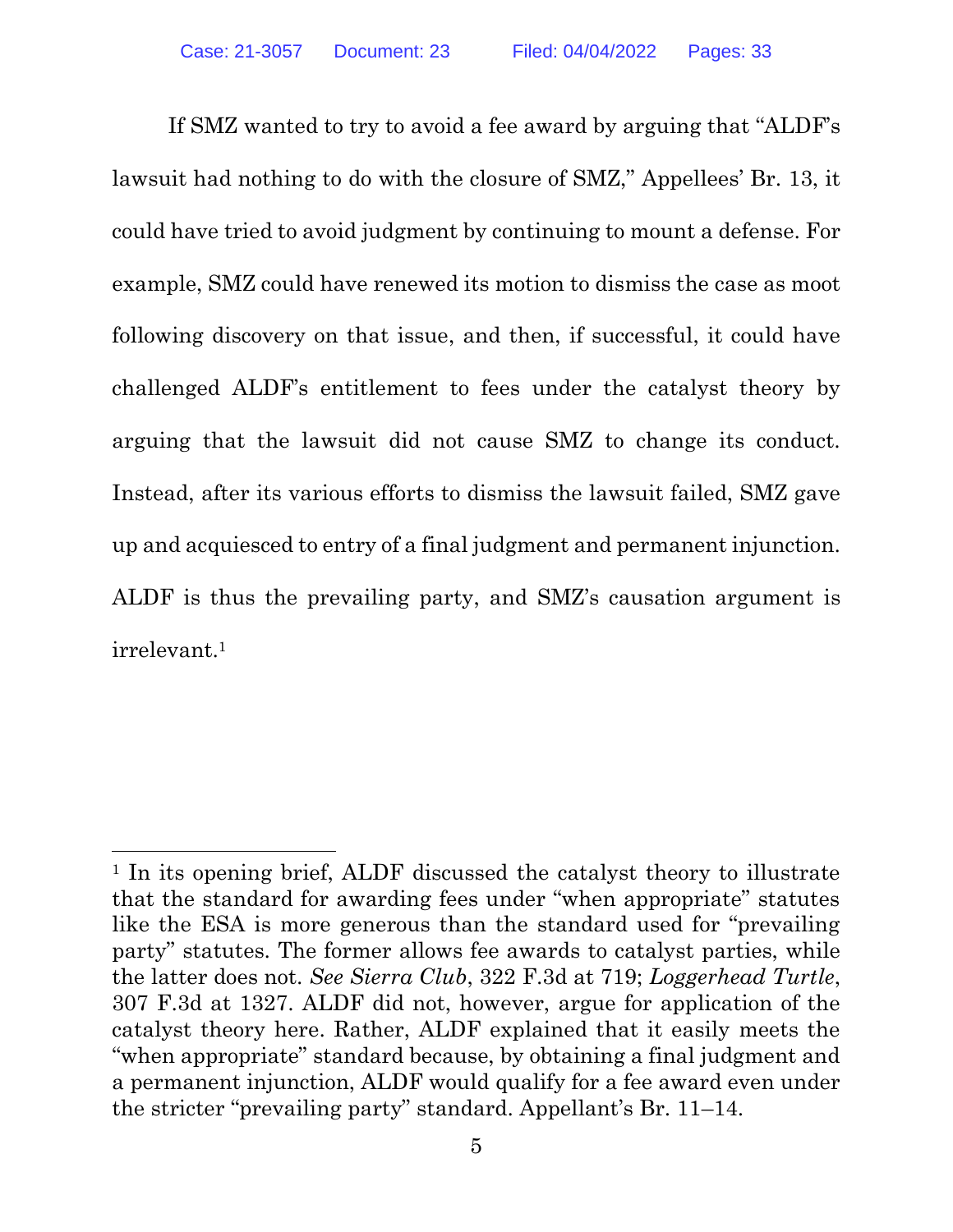## **II. A successful ESA plaintiff is entitled to an award of attorneys' fees unless special circumstances would render an award unjust.**

As ALDF explained in its opening brief, this Court has long embraced the standard, articulated in *Newman v. Piggie Park Enterprises, Inc.*, 390 U.S. 400 (1968), that a district court may deny attorneys' fees to a prevailing plaintiff in a fee-shifting case only where special circumstances would render an award unjust. Appellant's Br. 14– 15 (citing *King v. Ill. State Bd. of Elections*, 410 F.3d 404, 424 (7th Cir. 2005); *Lenard v. Argento*, 699 F.2d 874, 899 (7th Cir. 1983); *Dawson v. Pastrick*, 600 F.2d 70, 79 (7th Cir. 1979); *Davis v. Murphy*, 587 F.2d 362, 364 (7th Cir. 1978)). ALDF further explained that, although this Court has not yet applied that standard to a "when appropriate" statute, the Supreme Court has used case law regarding "prevailing party" statutes to interpret "when appropriate" statutes. *Id.* at 15–16. For example, in *Pennsylvania v. Delaware Valley Citizens' Council for Clean Air*, 478 U.S. 546, 560 (1986), the Court interpreted the fee-shifting provision of the Clean Air Act, 42 U.S.C. § 7604(d)—a "when appropriate" statute—in the same manner as the Civil Rights Attorney's Fee Award Act of 1976, 42 U.S.C. § 1988—a "prevailing party" statute. And in *Ruckelshaus v. Sierra*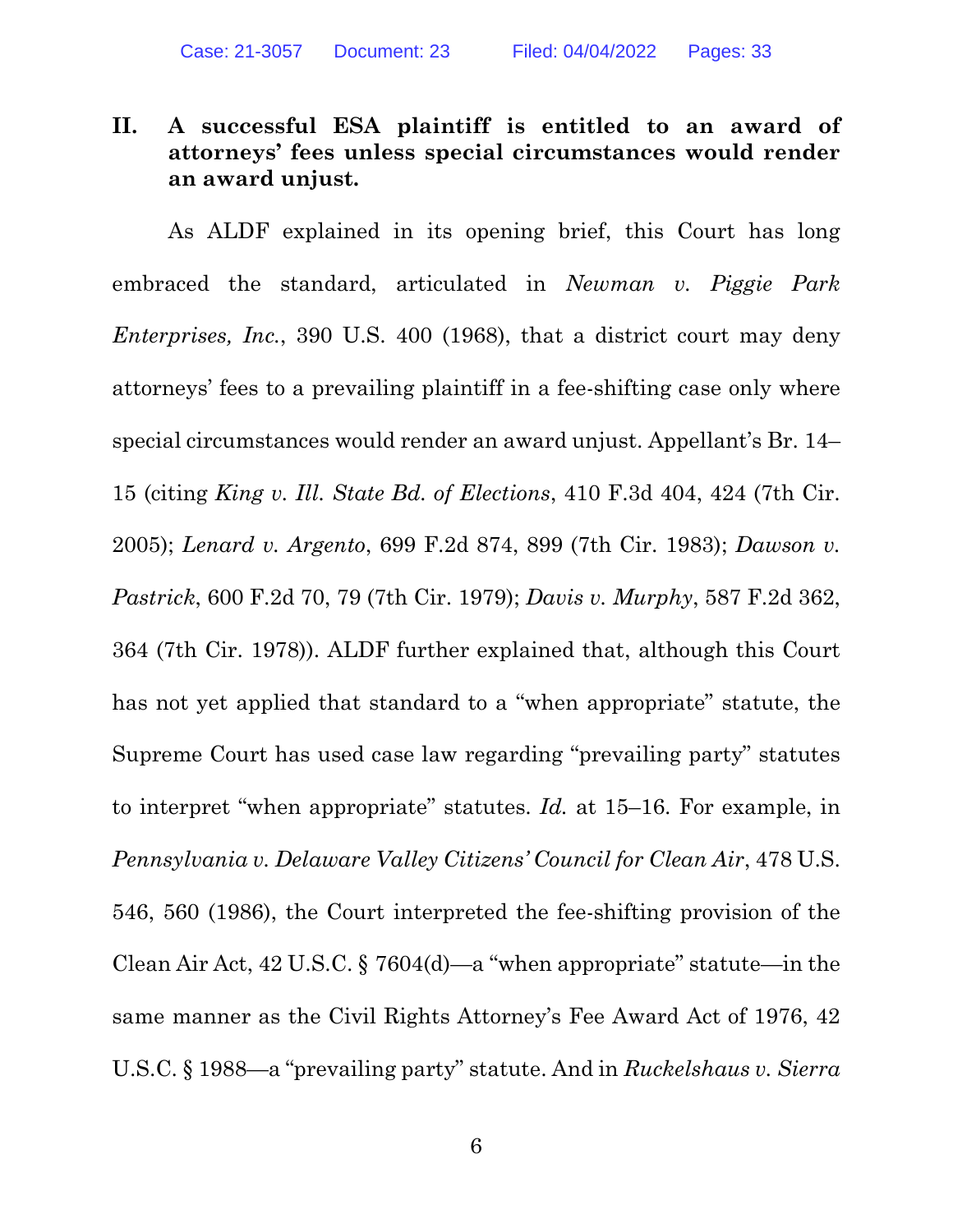*Club*, 463 U.S. 680 (1983)—the decision holding that "when appropriate" statutes expand eligibility for fee awards beyond prevailing plaintiffs to reach plaintiffs achieving at least some success—the Court applied general fee-shifting principles with respect to issues that did not turn on specific statutory language regarding the degree of success necessary for an award of fees. *Id.* at 683–84. Thus, this Court should apply the "special circumstances" standard to "when appropriate" statutes as the Ninth Circuit did in *Saint John's Organic Farm v. Gem County Mosquito Abatement District*, 574 F.3d 1054, 1063 (9th Cir. 2009) ("We hold that the district court may deny attorney's fees to a prevailing plaintiff under [a 'when appropriate' statute] only where there are 'special circumstances.'").

Nonetheless, SMZ argues that this Court should not apply the Supreme Court's and this Court's long-standing and familiar "special circumstances" standard to "when appropriate" statutes. Appellees' Br. 20. It asks this Court instead to split with the Ninth Circuit by adopting the "substantial contribution" standard used to deny fees to a prevailing defendant in another Ninth Circuit case, *Carson-Truckee Water Conservation District v. Secretary of the Interior*, 748 F.2d 523 (9th Cir.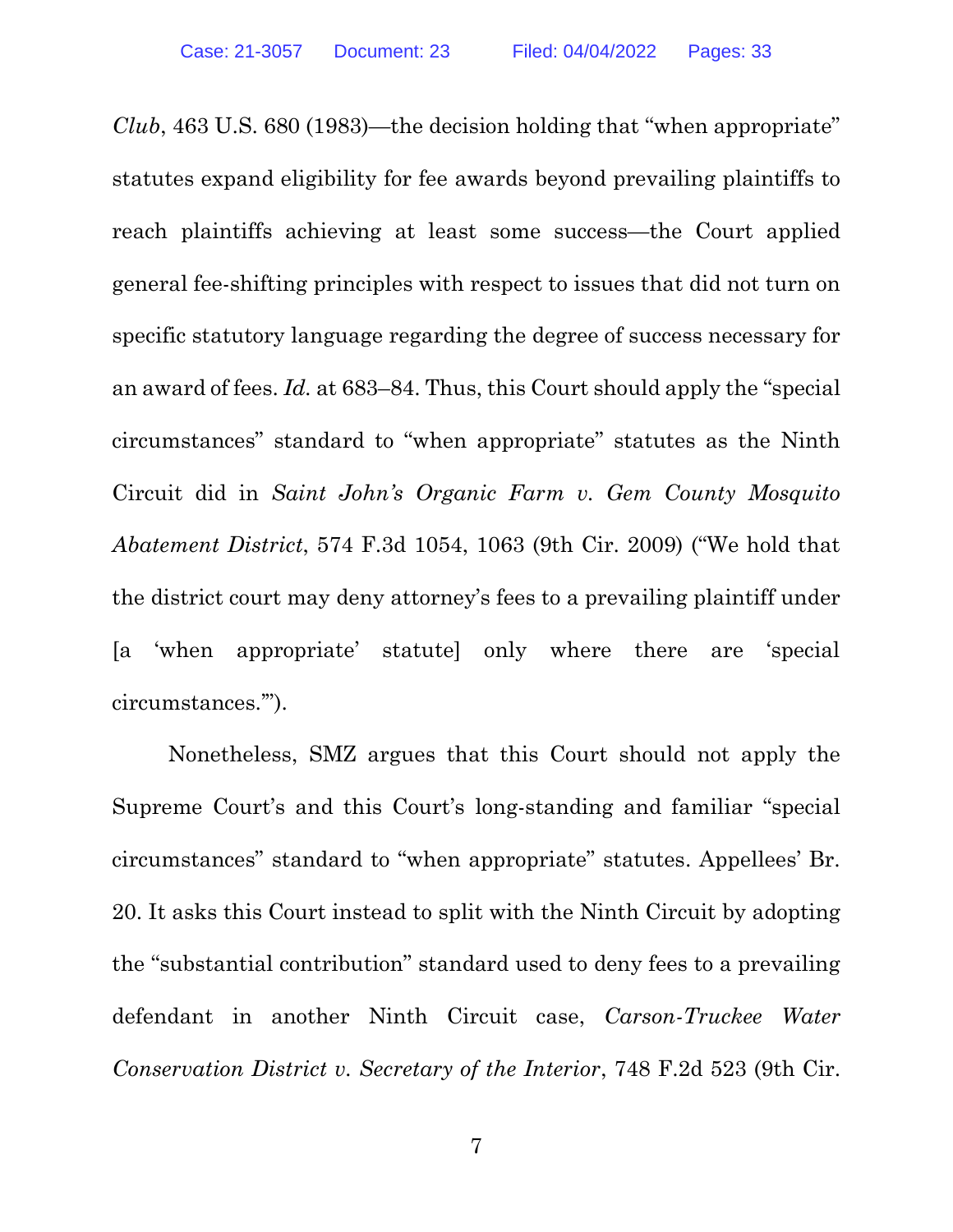1984)—a decision abrogated by *Marbled Murrelet v. Babbitt*, 182 F.3d 1091 (9th Cir. 1999). In *Carson-Truckee*, a Tribe intervened as a defendant in a case brought against the Secretary of the Interior to force the sale of water from a reservoir for municipal and industrial use. 748 F.2d at 523–24. The defendants prevailed by arguing that the ESA required the government to prioritize the protection of endangered fish over other potential uses of the water. *Id.* at 524. Although the Tribe was on the winning side, the district court declined to award attorneys' fees because it found that the Tribe's participation in the case "did not substantially contribute to the goals of the [ESA]." *Id.* at 526. Although the resolution of the case served the ESA's goals, "the government had raised the issue before the Tribe intervened, and had energetically litigated the issue," and the Tribe had raised several defenses—rejected by the district court—that were inconsistent with the ESA. *Id.*

In *Marbled Murrelet*, the Ninth Circuit recognized that it had used two different standards in the past to determine eligibility for attorneys' fees under "when appropriate" statutes. 182 F.3d at 1092. It explained that the "substantial contribution" standard from *Carson-Truckee* "is no longer good law," *id.* at 1095, because intervening Supreme Court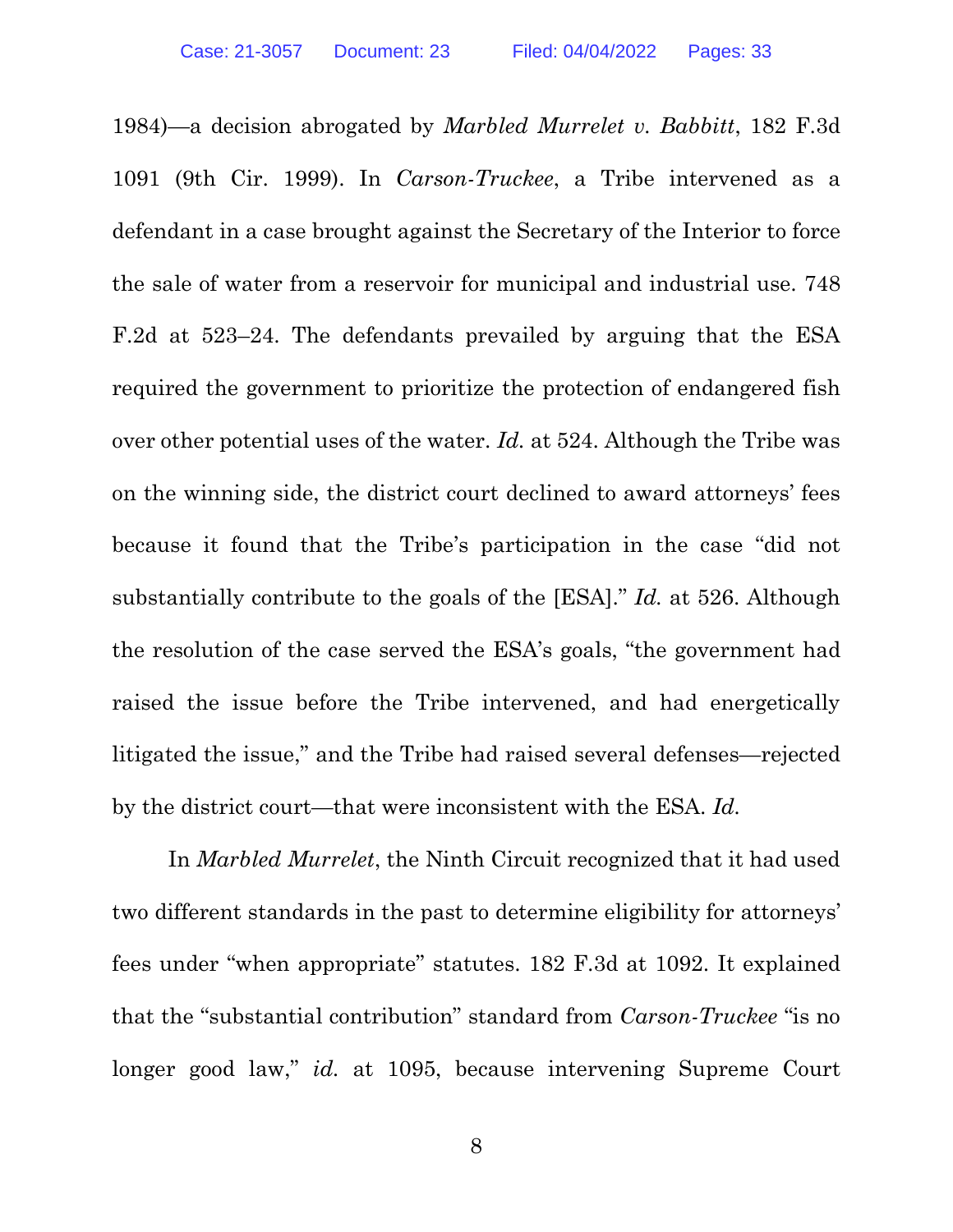authority had interpreted "when appropriate" statutes in the same way as "prevailing party" statutes based on their common purpose, *id.* (citing *Delaware Valley*, 478 U.S. at 559–60). The court held that, consistent with the Supreme Court's approach, the same standard should be used for both types of statutes. In the context of a prevailing defendant, a district court may award fees only if the plaintiff's action was frivolous. *Id.* at 1096 (citing *Christiansburg Garment Co. v. EEOC*, 434 U.S. 412, 421 (1978)). In the context of a prevailing plaintiff, a district court may deny fees only if special circumstances would render an award unjust. *Piggie Park*, 390 U.S. at 402. Such circumstances are "extremely rare." *Saint John's*, 574 F.3d at 1064 (citation omitted).

#### **III. ALDF obtained significant relief that serves the purposes of the ESA.**

SMZ contends that, although ALDF succeeded in obtaining a judgment and permanent injunction, special circumstances justify a denial of fees because ALDF's victory was "pyrrhic," Appellants' Br. 12 & 14, and did not further the purposes of the statute, *id.* at 21. SMZ is wrong on both counts.

**A.** SMZ argues that ALDF's victory was not meaningful because SMZ would have shut down the zoo even if it had not been sued. Even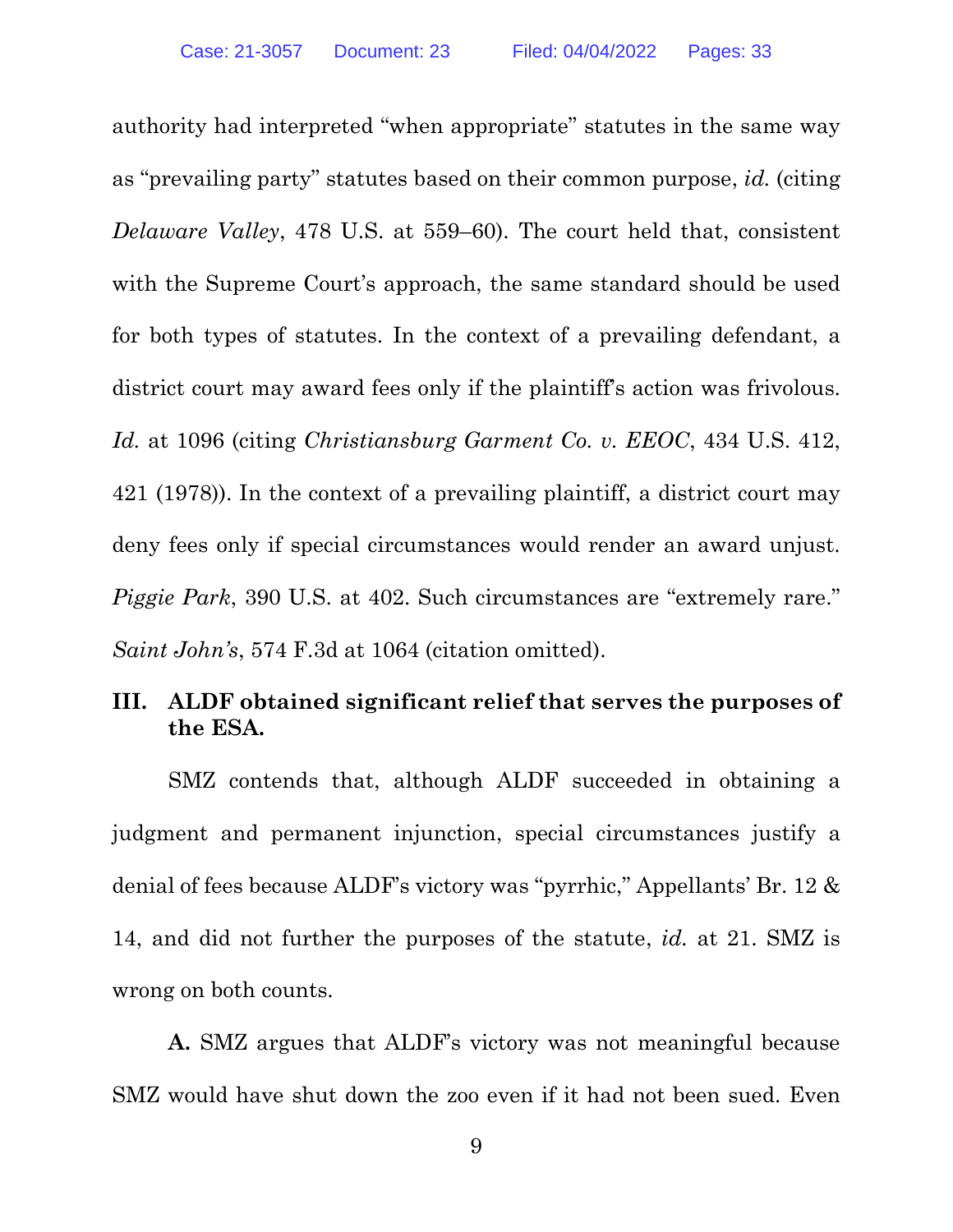assuming that self-serving assertion were true, the permanent injunction goes beyond closing the zoo or enjoining violations of the ESA at SMZ's facilities. It prohibits SMZ, including the individual defendants who were themselves involved in the mistreatment of endangered animals, from ever again participating in any business or entity that possesses or exhibits animals. Such relief is meaningful because SMZ argued unsuccessfully that the case was moot while seemingly preserving its ability to profit from the animals. After SMZ transferred its endangered and threatened species to other facilities, it moved to dismiss the case as moot based on carefully worded declarations that failed to reveal whether the transfers were irrevocable and whether SMZ, including the individual defendants, maintained title to the transferred animals. *See*  Decl. of Dona Wheeler, R. 26 ¶ 5; Decl. of Gretchen Crowe, R. 27 ¶ 3; Transcript of Motion Hearing, R. 43 at 4:19–22. As a result, the district court denied the motion to dismiss and allowed discovery on the issue of "whether the animals were irrevocably transferred to third parties and [whether] all interests/rights of the defendants over the animals [have] now terminated." R. 41. SMZ did not respond to that discovery and the court entered judgment in favor of ALDF. Given that SMZ had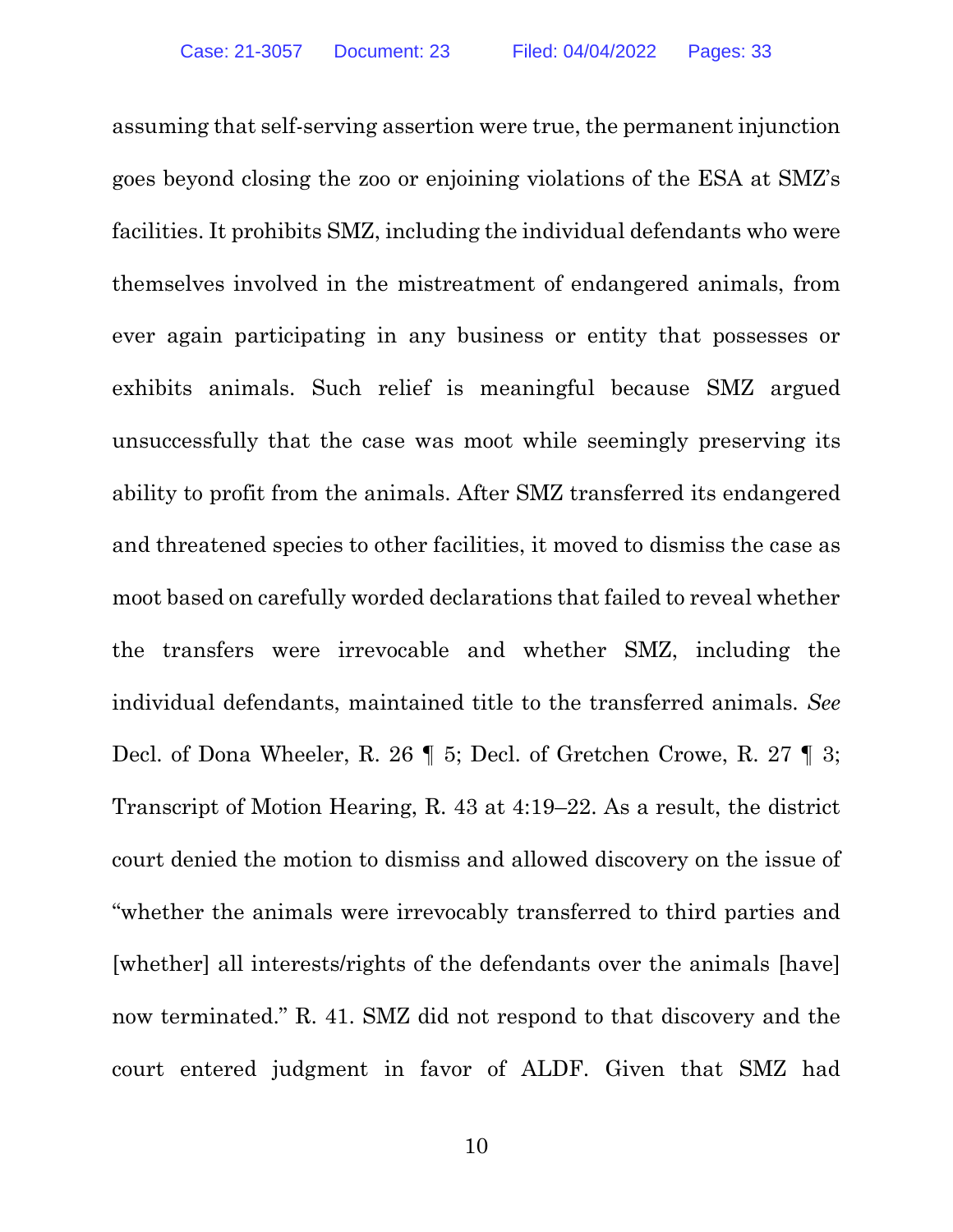equivocated on whether it maintained any interest in the transferred animals, as well as because the injunction bars all of the defendants from participating in the zoo business in the future, SMZ's characterization of the relief provided by the permanent injunction as "pyrrhic" is wholly unsupported by the facts of and judgment in this case. *Cf. Mo. Primate Found. v. People for the Ethical Treatment of Animals, Inc.*, 2020 WL 1139026, at \*3 (E.D. Mo. Mar. 9, 2020) (denying motion to dismiss as moot an ESA case against a defendant who gave up her ownership rights over the animals, because the defendant had not proved that she would not "repossess or regain ownership of endangered species in the future").

**B.** The relief obtained by ALDF—putting an end to SMZ's unlawful conduct and preventing its recurrence in the future—is directly in line with the statutory purposes. The ESA has three broad purposes, set forth in 16 U.S.C. § 1531(b):

[1] to provide a means whereby the ecosystems upon which endangered species and threatened species depend may be conserved, [2] to provide a program for the conservation of such endangered species and threatened species, and [3] to take such steps as may be appropriate to achieve the purposes of [certain international] treaties and conventions.

To serve the conservation purpose, the ESA prohibits the "take" of any covered species, *id.* at § 1538(a)(1)(B), and it defines "take" to include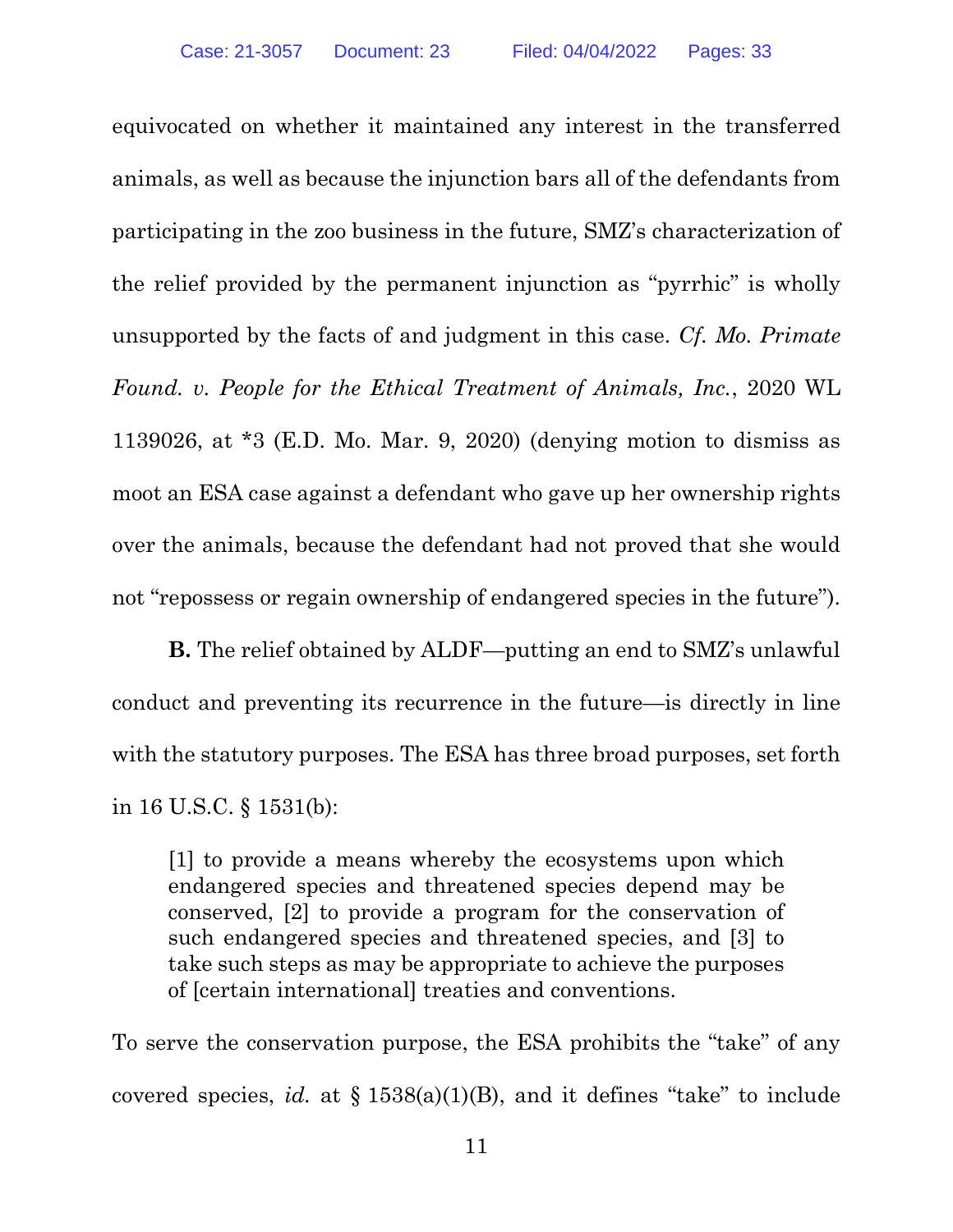"harass" or "harm," *id.* at § 1532(19). When applied to captive animals, the definition of "harass" does not include "generally accepted" animal husbandry practices, breeding procedures, or certain aspects of veterinary care. 50 C.F.R. § 17.3.

SMZ does not dispute that protecting captive covered animals from mistreatment by prohibiting conditions of confinement that "harass" or "harm" the animals serves a purpose of the ESA. Rather, it argues that because "closing small zoos" is not a specific goal of the ESA, and some small zoos would rather cease covered activities than remedy the violations by improving conditions, ESA lawsuits that result in a zoo closure have not served the purposes of the Act. Appellees' Br. 15–16. SMZ has confused a collateral effect of some ESA lawsuits with the Act's purpose of abating and preventing prohibited conduct. Indeed, to the extent successful ESA lawsuits deter small zoos from possessing endangered and threatened species that they lack the resources to care for properly, the ESA's purpose of abating and preventing violations has been served. *See Tenn. Valley Auth. v. Hill*, 437 U.S. 153, 184 (1978) (holding that, in enacting the ESA, Congress intended to protect endangered species "whatever the cost").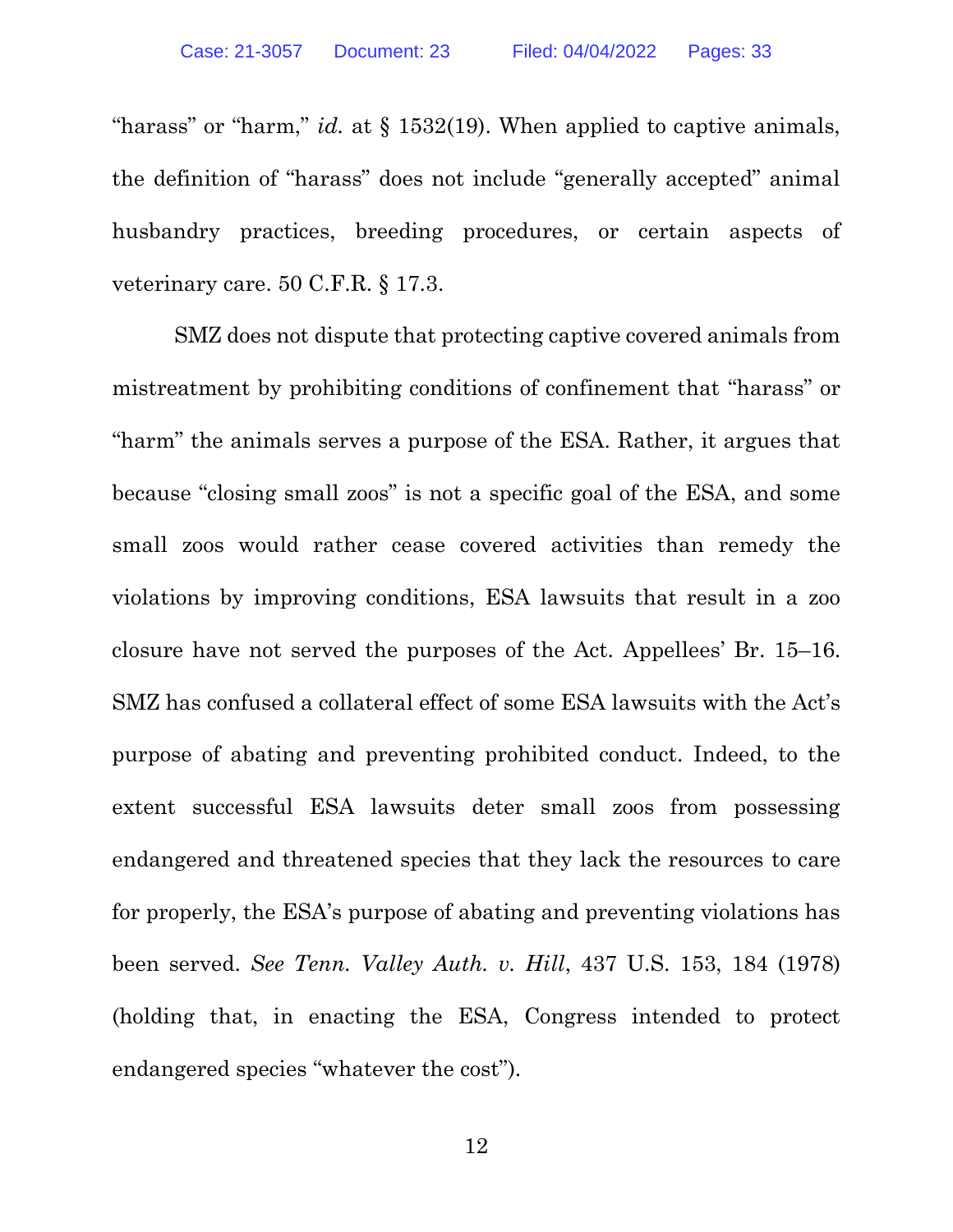#### **IV. The statutory-purpose argument raised by the amicus is unsupported by the record and is wrong as a matter of law.**

The amicus contends that "ALDF's lawsuit did not further the purposes of the ESA," Amicus Br. 15, for a reason never raised by SMZ. Although the amicus concedes that "the ESA prohibits take of all endangered species, whether wild or captive," *id.* at 7, the amicus asserts that Congress did not intend for the ESA to prohibit the mistreatment of captive endangered and threatened species unless they are part of a carefully managed breeding program designed to restock the wild population, and it speculates that the covered animals possessed by the SMZ defendants were genetically inferior and "could not have a role in ensuring the survival of their species," *id.* at 8. The Court should reject the argument raised by the amicus for two reasons.

First, the amicus speculates that the endangered and threatened species possessed by SMZ were genetically inferior and "worthless" for conservation purposes. Amicus Br. 6–10. No evidence in the record supports that claim. Thus, the Court should disregard the amicus's assertion. *See*, *e.g.*, *Hirmiz v. New Harrison Hotel Corp.*, 865 F.3d 475, 476 (7th Cir. 2017) ("[N]ew evidence may not be presented on appeal."); *Corrie v. Caterpillar, Inc.*, 503 F.3d 974, 978 n.3 (9th Cir. 2007) ("[A]n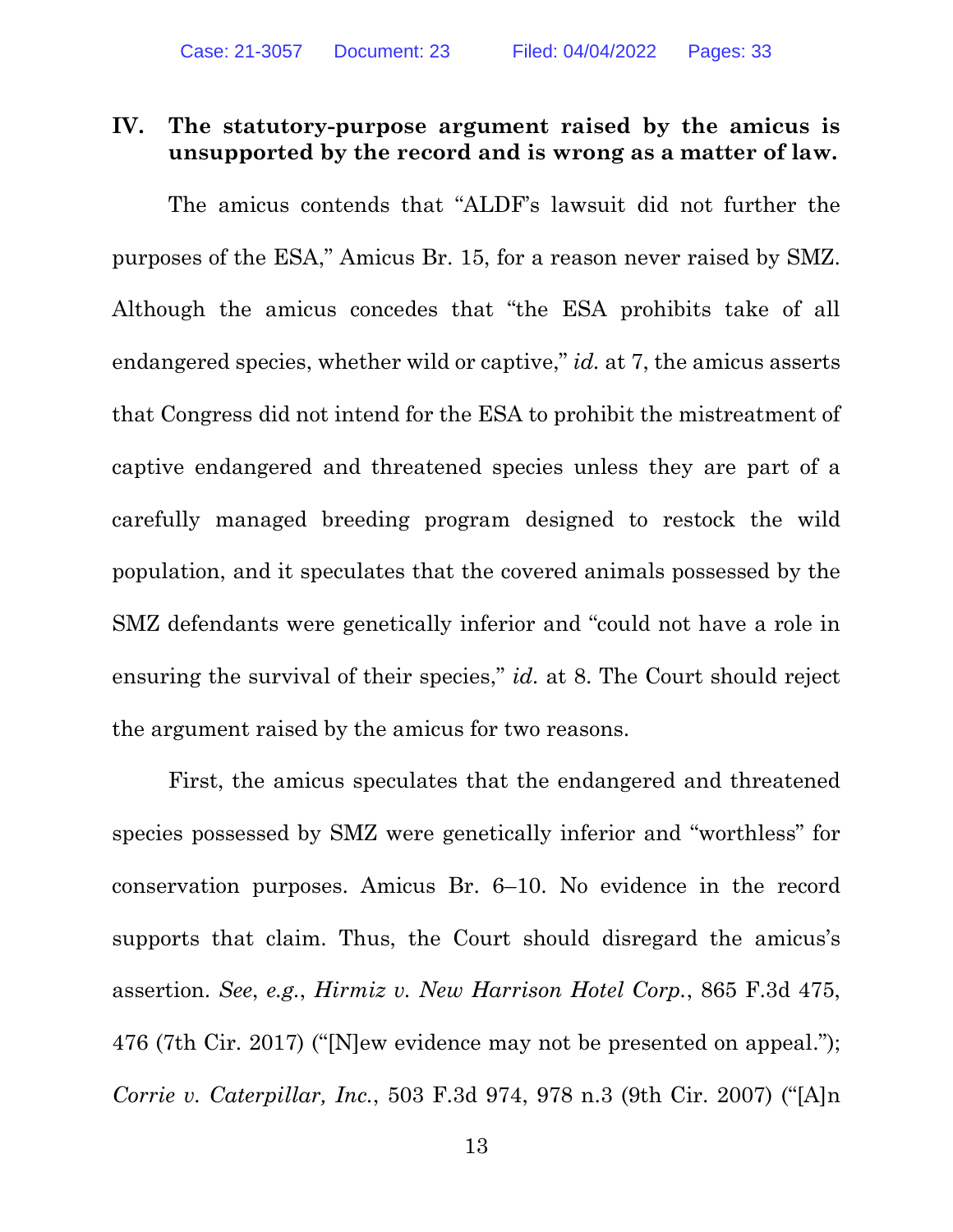amicus may not generally introduce new facts at the appellate stage."). "Like the district court, [this Court] can rule only on the basis of what is in the record before [it]—a record that was made by the parties in the district court." *Doe v. R.R. Donnelley & Sons Co.*, 42 F.3d 439, 447 (7th Cir. 1994).

Second, the amicus argues that, although "ALDF may have technically succeeded on its ESA claim, ALDF did not further the purpose of the ESA," Amicus Br. 14, because Congress intended—but somehow forgot—to limit the ESA's prohibition on the mistreatment of captive covered animals to those playing an active role in restocking the wild population.<sup>2</sup> The amicus is wrong.

To begin with, the amicus ignores the text of the statute, which prohibits the "take" of covered animals without regard to their participation in a breeding program. Such disregard for the text is telling, because a statute's purpose is best expressed by the ordinary meaning of

<sup>2</sup> The amicus also asserts that ALDF may not have prevailed at all despite having obtained a final judgment and permanent injunction. Amicus Br. 14 n.9. That argument was waived after the district court entered judgment based on a finding that SMZ "did violate the ESA," App. 8, and SMZ did not file a notice of appeal or a motion for relief from the judgment.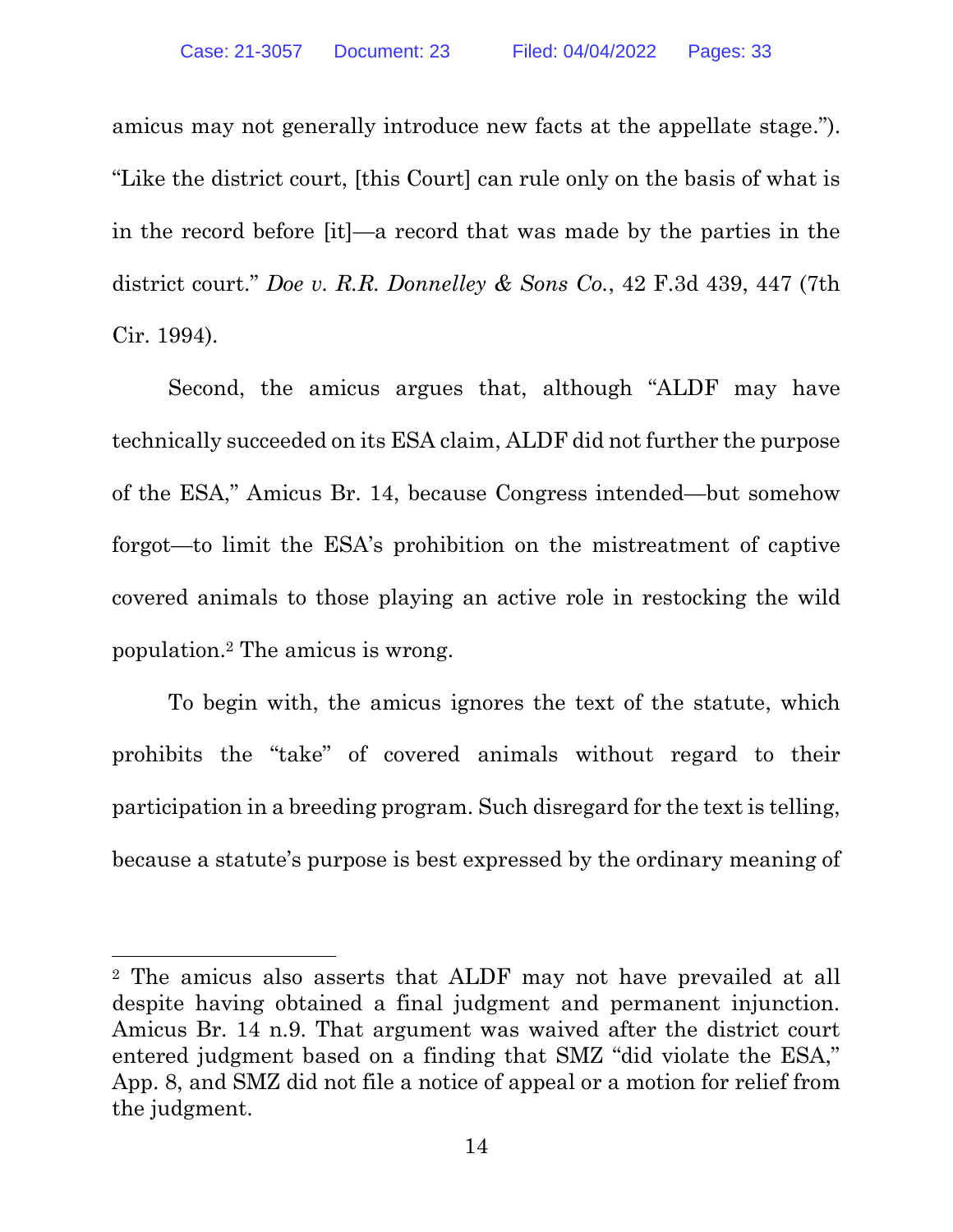its text. "We do not speculate upon congressional motives when attempting to discern the meaning of a statutory text, because we assume that the ordinary meaning of the text accurately expresses the legislative purpose." *INTL FCStone Fin. Inc. v. Jacobson*, 950 F.3d 491, 499 (7th Cir. 2020) (cleaned up); *see Gross v. FBL Fin. Servs., Inc.*, 557 U.S. 167, 175 (2009) ("Statutory construction must begin with the language employed by Congress and the assumption that the ordinary meaning of that language accurately expresses the legislative purpose." (citation omitted)); *W. Va. Univ. Hosps., Inc. v. Casey*, 499 U.S. 83, 98 (1991) ("The best evidence of [statutory] purpose is the statutory text adopted by both Houses of Congress and submitted to the President."). Thus, arguments about the ESA's purpose "cannot be used to contradict, supplement, or suppress its text." *INTL FCStone*, 950 F.3d at 499.

In addition, the amicus ignores the cases that have found ESA violations based on the mistreatment of captive animals without regard to whether they play a role in restocking the wild population. *See*, *e.g.*, *People for the Ethical Treatment of Animals, Inc. v. Lowe*, 2022 WL 576560, at \*5–8 (W.D. Okla. Feb. 25, 2022) (holding that all lions, regardless of subspecies, hybrid status, or captive status, are fully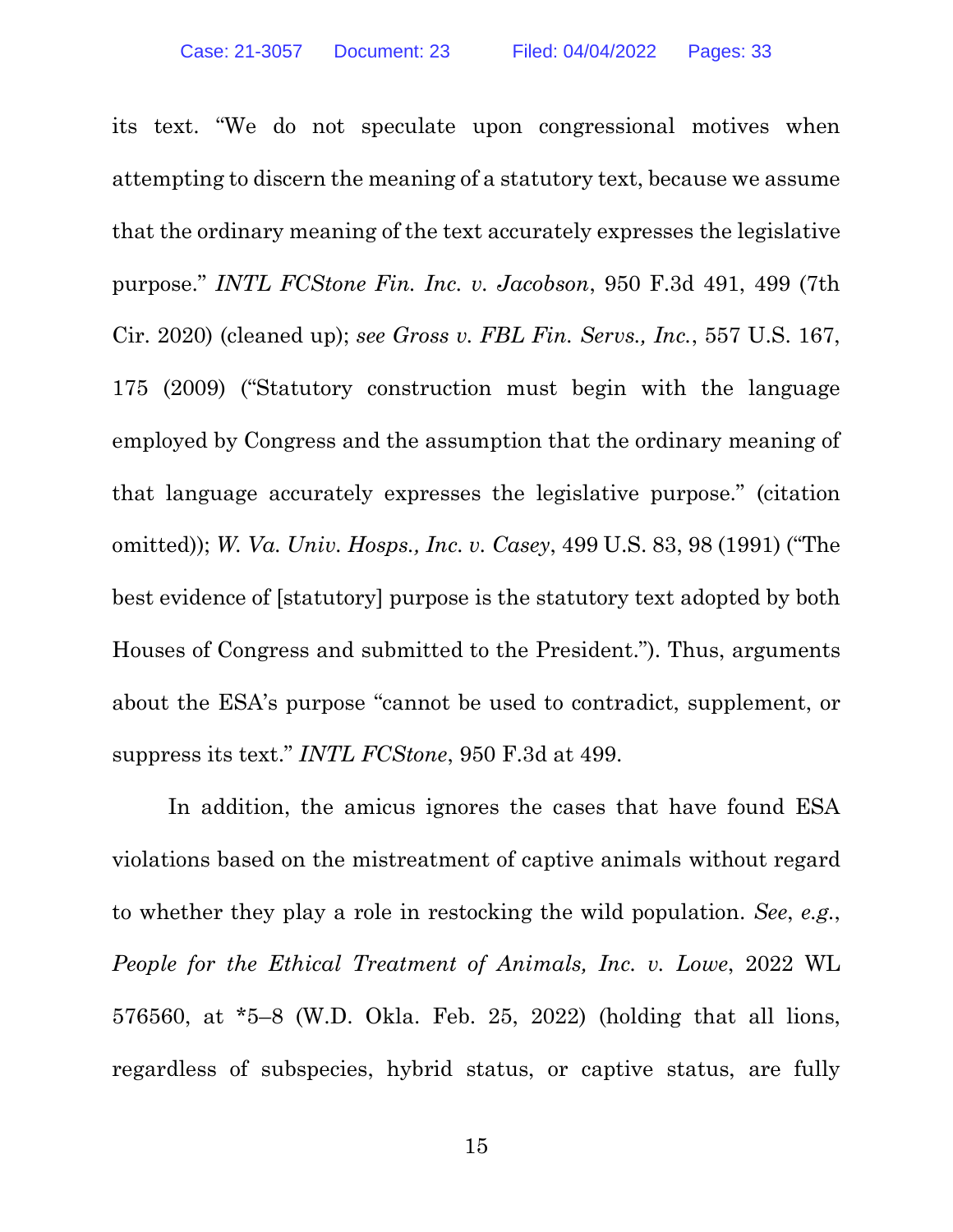protected under the ESA, and entering judgment against defendant whose mistreatment of four captive lions harmed and harassed the lions in violation of the ESA); *People for the Ethical Treatment of Animals, Inc. v. Wildlife in Need & Wildlife in Deed, Inc.*, 476 F. Supp. 3d 765, 779, 784–85 (S.D. Ind. 2020) (holding that defendants' mistreatment of captive lions, tigers, and hybrids harmed and harassed the animals in violation of the ESA); *People for the Ethical Treatment of Animals, Inc. v. Tri-State Zoological Park of W. Md., Inc.*, 424 F. Supp. 3d 404, 408 (D. Md. 2019) (holding that defendants' mistreatment of captive lions, tigers, and lemurs harmed and harassed the animals in violation of the ESA); *see also Alsea Valley Alliance v. Evans*, 161 F. Supp. 2d 1154, 1163 (D. Or. 2001) (holding that although the promotion of genetic diversity essential to recovery of the species is "one of many underlying goals of the ESA," it does not justify excluding from ESA protection populations less capable of serving that purpose).

Further, the amicus has not cited a single case holding that Congress intended to limit the ESA's prohibition on the mistreatment of captive covered animals to those being bred for restocking the wild population. And even if its theory is limited to the propriety of a fee award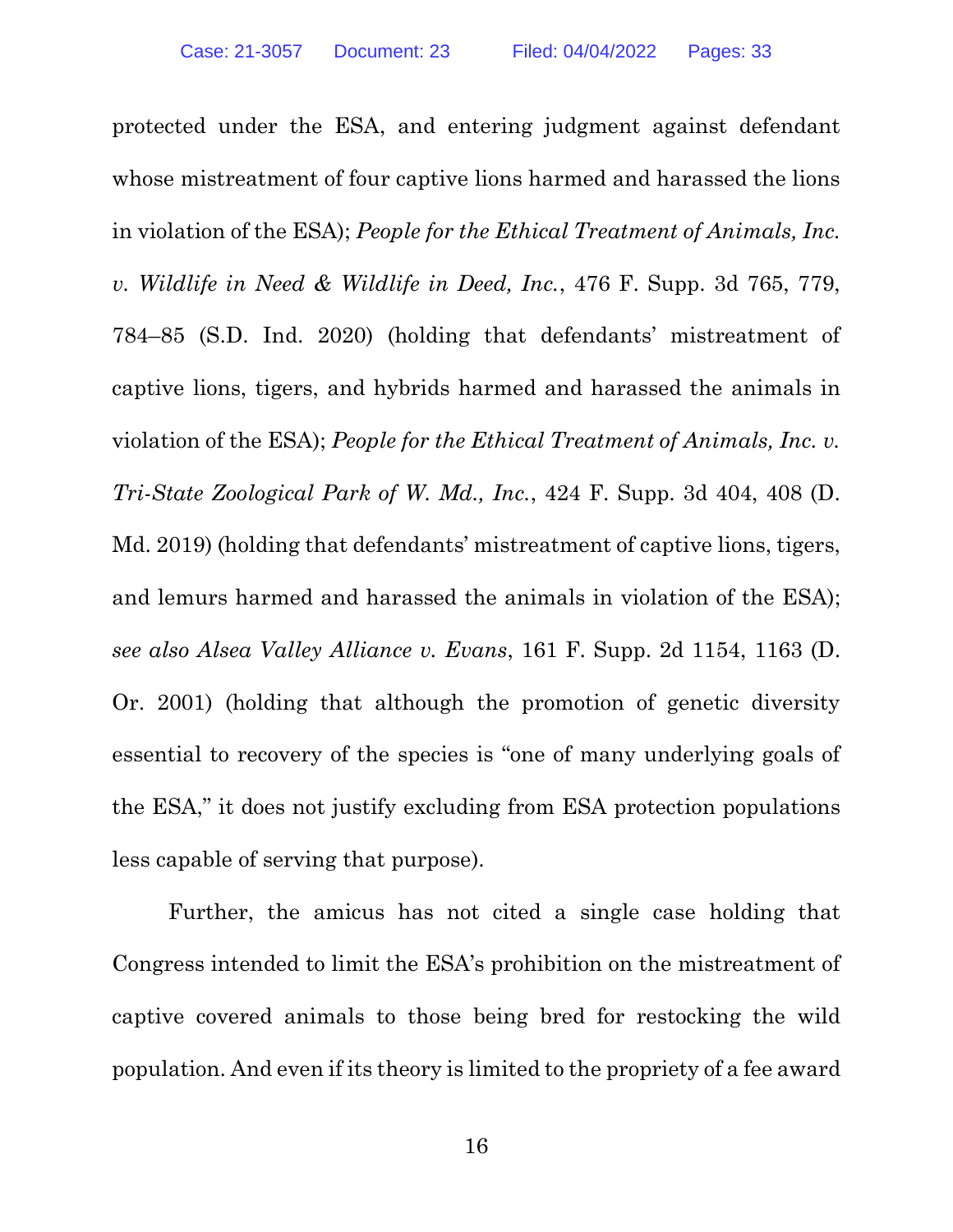rather than the propriety of a judgment, the amicus has ignored the decisions awarding fees to organizations that used the ESA to stop and prevent the recurrence of mistreatment of covered captive animals without regard to whether the animals were part of a restocking program. *See*, *e.g.*, *People for the Ethical Treatment of Animals, Inc. v. Tri-State Zoological Park of W. Md., Inc.*, 2022 WL 622312, at \*6 (D. Md. Mar. 2, 2022) (awarding \$1,284,049 in attorneys' fees and costs under the ESA); *People for the Ethical Treatment of Animals, Inc. v. Wildlife in Need & Wildlife in Deed, Inc.*, 2021 WL 7210702, at \*2 (S.D. Ind. June 14, 2021) (awarding \$696,091 in attorneys' fees and expenses and \$37,907 in costs under the ESA).

Importantly, the amicus has also cherry-picked the legislative and regulatory history to support its claim that the *sole* purpose of the ESA's protection of captive covered animals is for use in breeding programs designed to restock wild populations. Although that is certainly *one* way that protecting captive animals serves the ESA's conservation purpose, it is hardly the only way. Indeed, the protection of captive covered animals promotes the survival of the wild population even if the captive animals will not reproduce.

17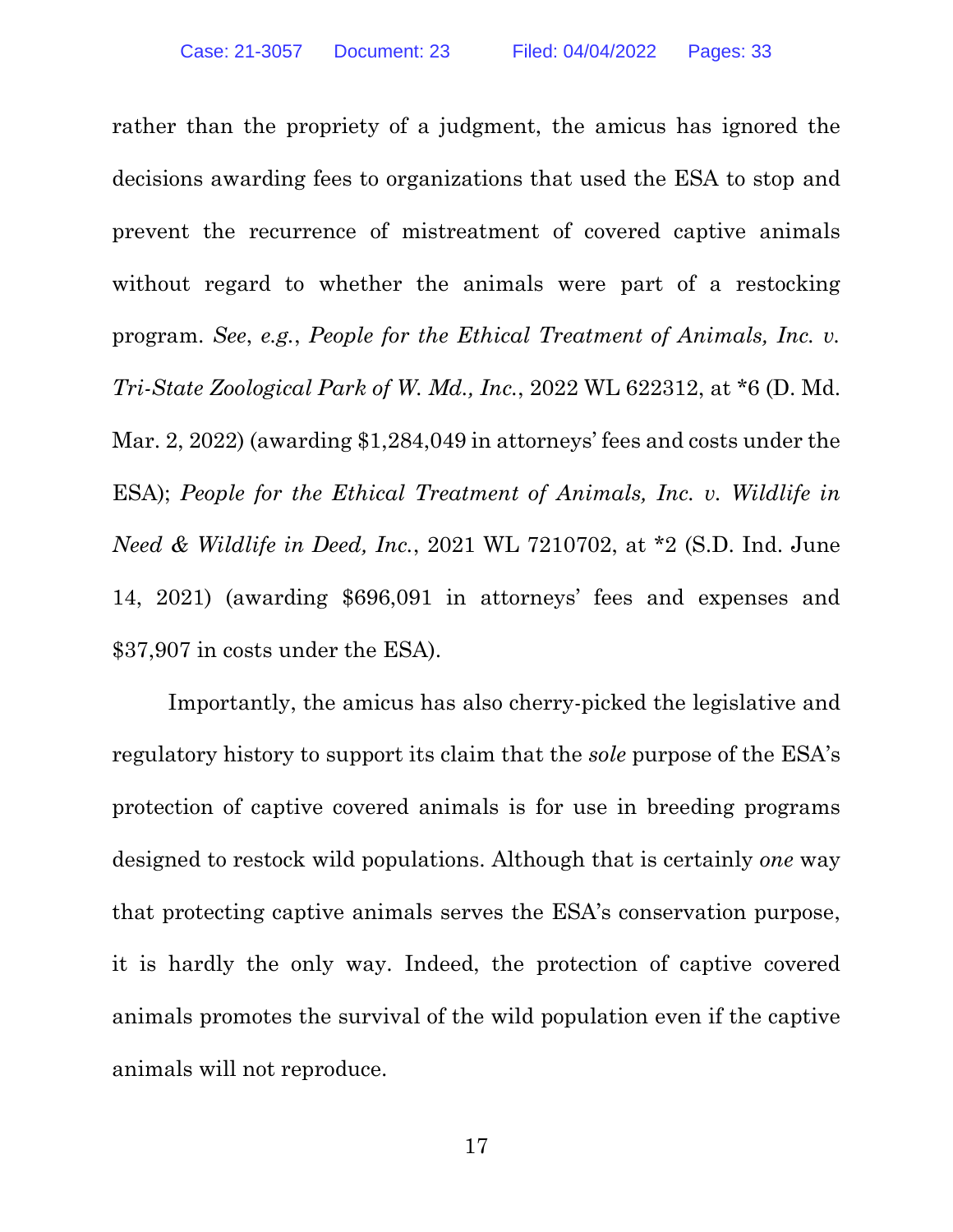For example, in *Safari Club International v. Jewell*, 960 F. Supp. 2d 17 (D.D.C. 2013), the court upheld two rules that provide ESA protection to U.S. captive-bred herds of three species of antelope native to North Africa. The court explained that the ESA's prohibition on the "take" (without a permit) of captive covered animals serves the conservation purposes of the ESA in several ways that do not depend on whether the animals will be used to restock the wild population. Regulating the captive-bred animals "avoids any confusion about the source of the three antelope species." *Id.* at 68. Avoiding source confusion protects the wild population by discouraging the illegal trade in animal trophies by making it possible to differentiate between captive animals killed pursuant to a permit and those that were illegally killed in the wild. *Id.* Further, requiring facilities holding captive members of the population to obtain permits to "take" endangered species "prevents or discourages captive-breeders from indiscriminately killing members of their herd, for example, if the price of trading the animals drops." *Id.*

The prohibition on "take" of captive covered animals further serves the conservation purposes of the ESA by reducing the incentive for poachers "to remove animals from the wild and smuggle them into

18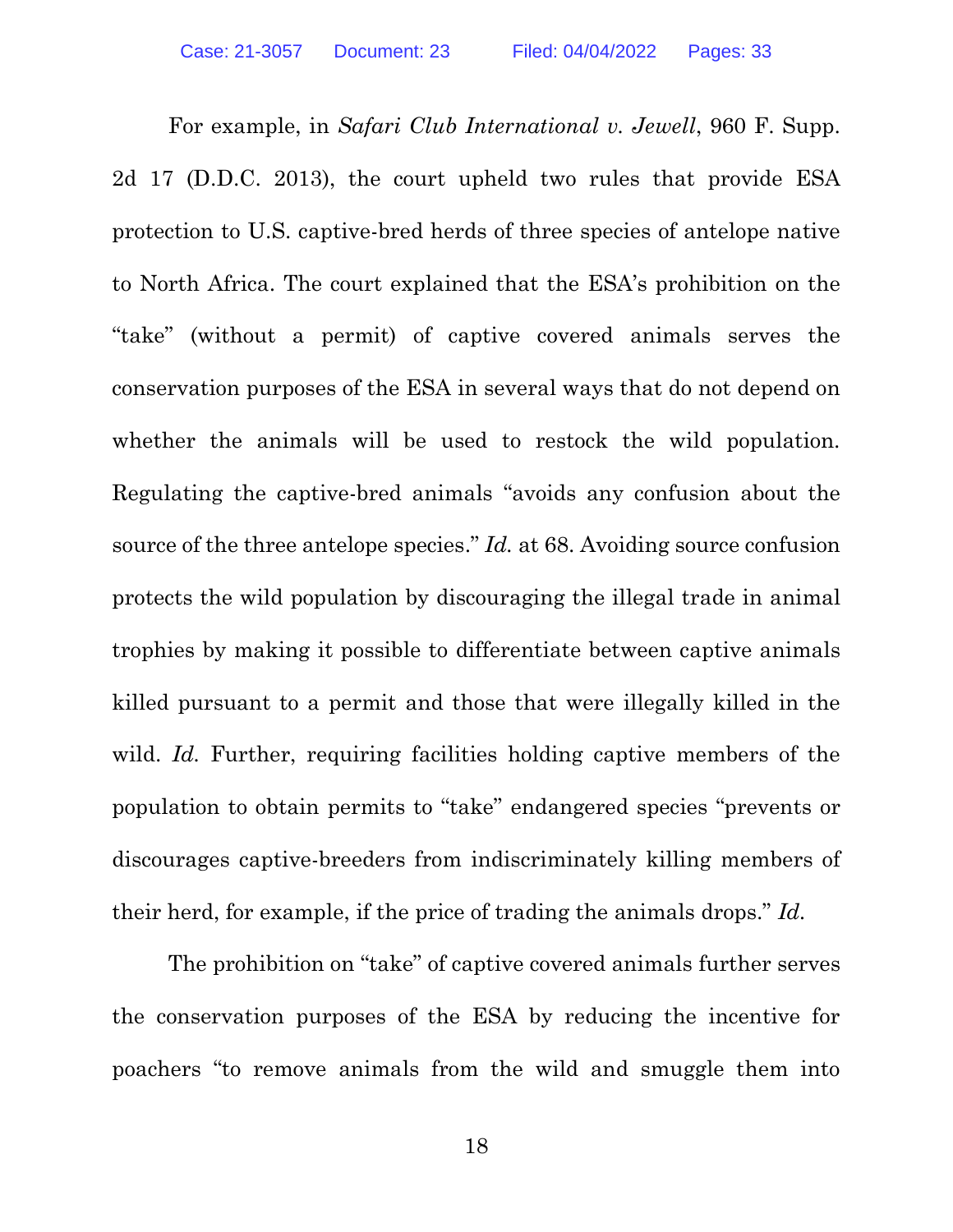captive-holding facilities." Fish and Wildlife Service, Endangered and Threatened Wildlife and Plants; Listing All Chimpanzees as Endangered Species, 80 Fed. Reg. 34500, 34503 (June 16, 2015). The amicus speculates that the covered animals possessed by SMZ were unworthy of protection because they "were of unknown, and likely unknowable, origin," Amicus Br. 8, rendering them unsuitable "to either provide genetics for endangered species recovery or serve as candidates for reintroduction," *id.* at 10. But the difficulty of tracing the origin of animals in captive facilities demonstrates why their protection serves the species-conservation purpose of the ESA: because wild animals are often smuggled into captive facilities, like SMZ, where they become "indistinguishable" from the other animals at the facility. 80 Fed. Reg. at 34503; *see id.* at 34524 ("Given the potential for increased take and trade in 'laundered' wild-caught specimens that would generally be indistinguishable from unprotected and unregulated captive specimens, we conclude[] that separate legal status under the Act for captive animals would be inconsistent with the [conservation purpose] of the Act."). The amicus itself admits as much, explaining that captive generic tigers, though unsuitable for restocking the wild population because of their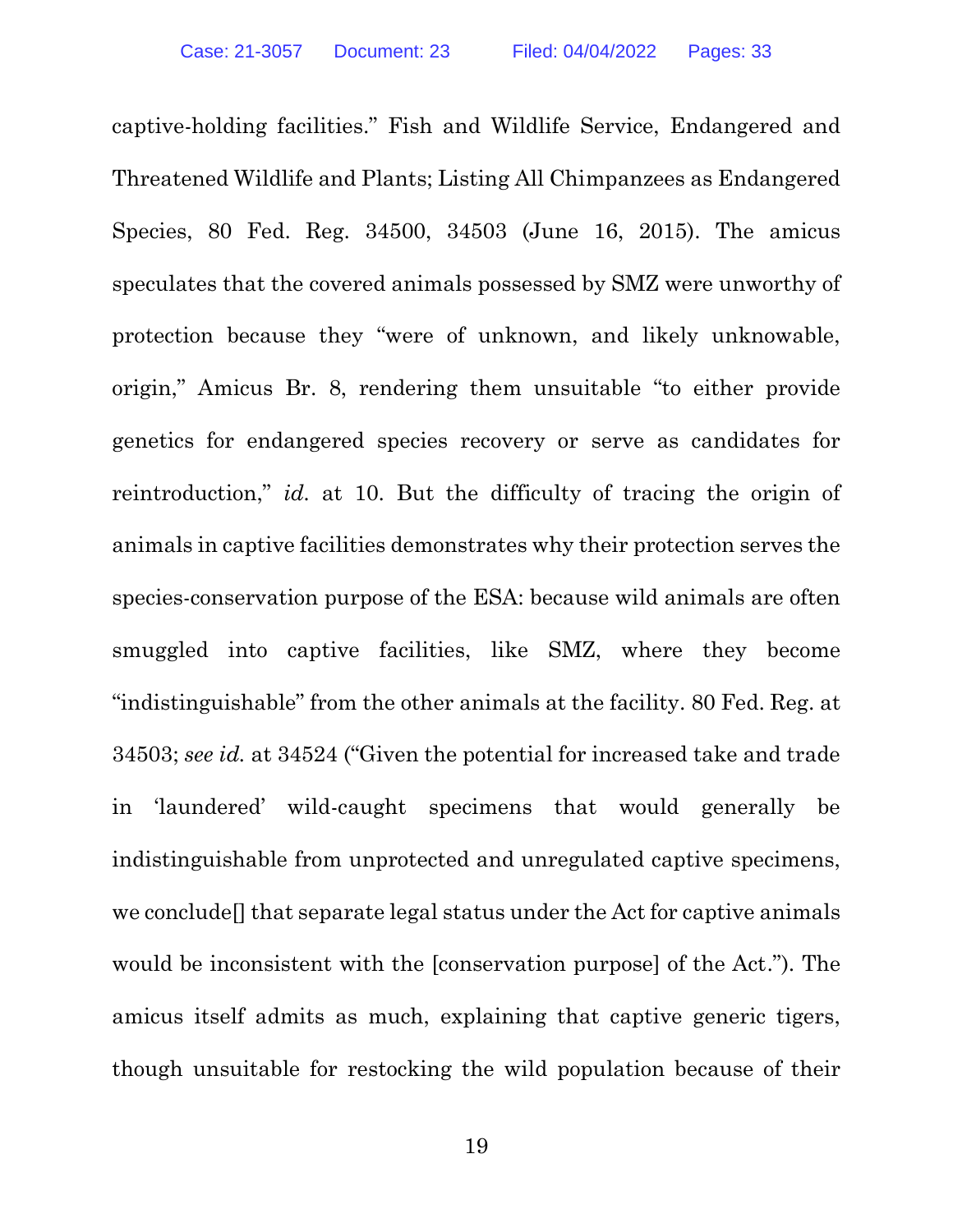mixed or unknown genetic composition, are fully protected by the ESA because allowing captive tigers to enter the illicit wildlife trade would undermine conservation efforts for wild tigers. Amicus Br. 9; *see id.* at 16 (conceding that the ESA "applies to captive populations to reduce trafficking of wild species").

The protection of captive covered animals also serves the conservation purpose of the ESA by reducing the need to take stock from the wild for research on captive populations that can lead to improved management of wild populations. Such conservation outcomes depend, however, on the good health and wellbeing of captive wildlife. "Thus, safeguarding and maximizing the well-being of endangered animals who are held captive is fundamental to the mission of the ESA." *Endangered Species Act: Law, Policy, and Perspectives* 367 (Donald Baur & Ya-Wei Li eds., 3d ed., 2021).

Finally, the amicus argues that the ESA—despite its prohibition of conduct that harms or harasses covered animals—cannot be used to challenge mistreatment of zoo animals because the Animal Welfare Act (AWA), 7 U.S.C. § 2131, regulates the treatment of exhibited animals pursuant to a licensing scheme enforced by the USDA. Amicus Br. 15–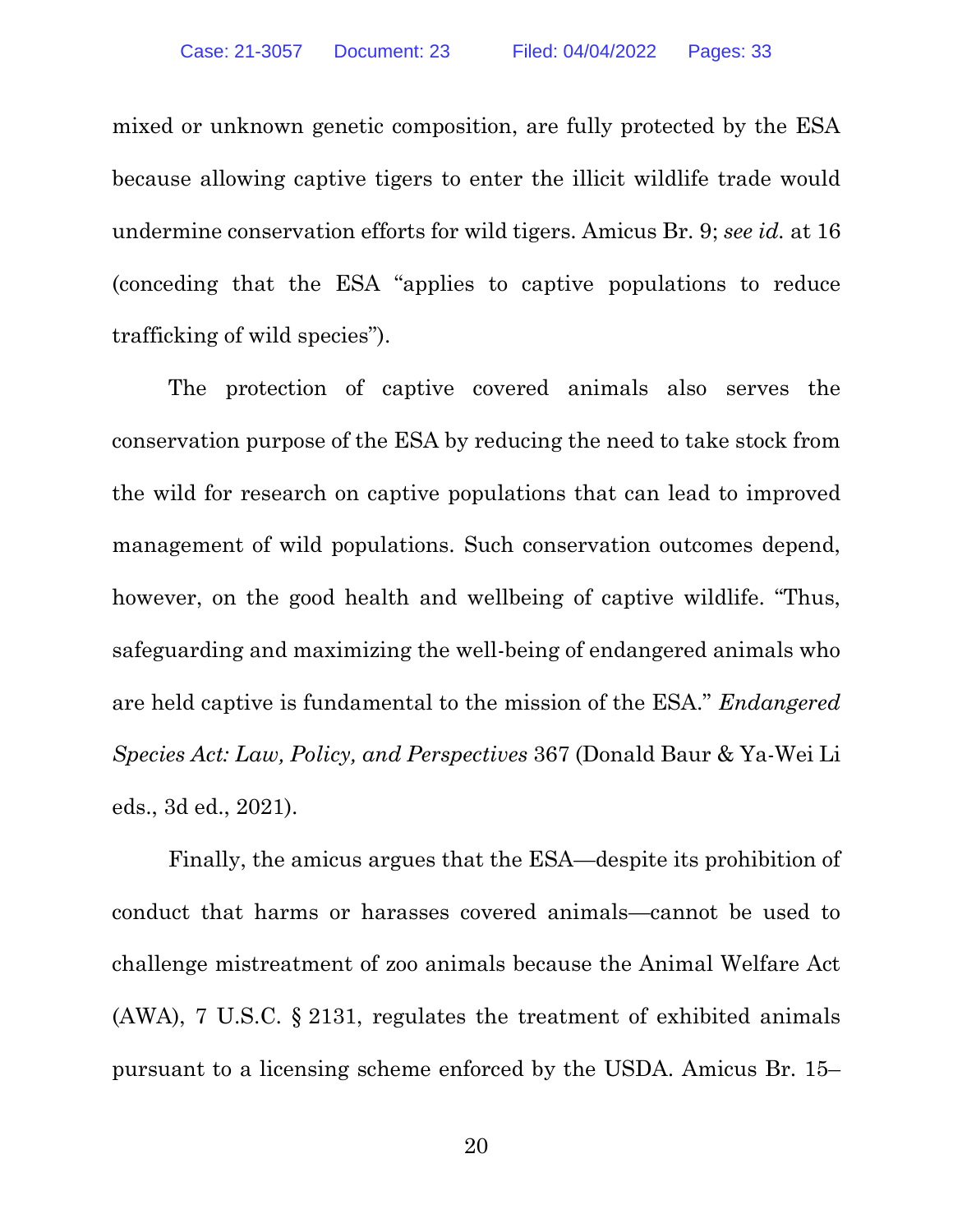16. Again, the amicus ignores the myriad cases holding that claims under the ESA are not precluded by the AWA. "[C]ourts around the country have rejected [the] argument that AWA compliance precludes a private citizen's suit under the ESA." *People for the Ethical Treatment of Animals, Inc. v. Wildlife in Need & Wildlife in Deed, Inc.*, 2018 WL 8577966, at \*4 (S.D. Ind. Feb. 8, 2018) (collecting cases).

## **V. This Court has rejected the two "special circumstances" cited in the Eighth Circuit's decision on which SMZ and its amicus rely.**

While arguing that this Court should follow the Eighth Circuit's decision in *Kuehl v. Sellner*, 887 F.3d 845 (8th Cir. 2018), SMZ and its amicus fail to acknowledge that *Kuehl* conflicts in two important respects with decisions of this Court—decisions that neither SMZ nor the amicus acknowledge.

First, in affirming the district court's denial of attorneys' fees to successful ESA plaintiffs, the Eighth Circuit held that a defendant's ability to pay a fee award can be a special circumstance. *Kuehl*, 887 F.3d at 855–56. This Court has held just the opposite. *See Lenard*, 699 F.2d at 900 ("The ability to pay a fee award has been held not to be a special circumstance that would bar an award"); *Entertainment Concepts, Inc. v.*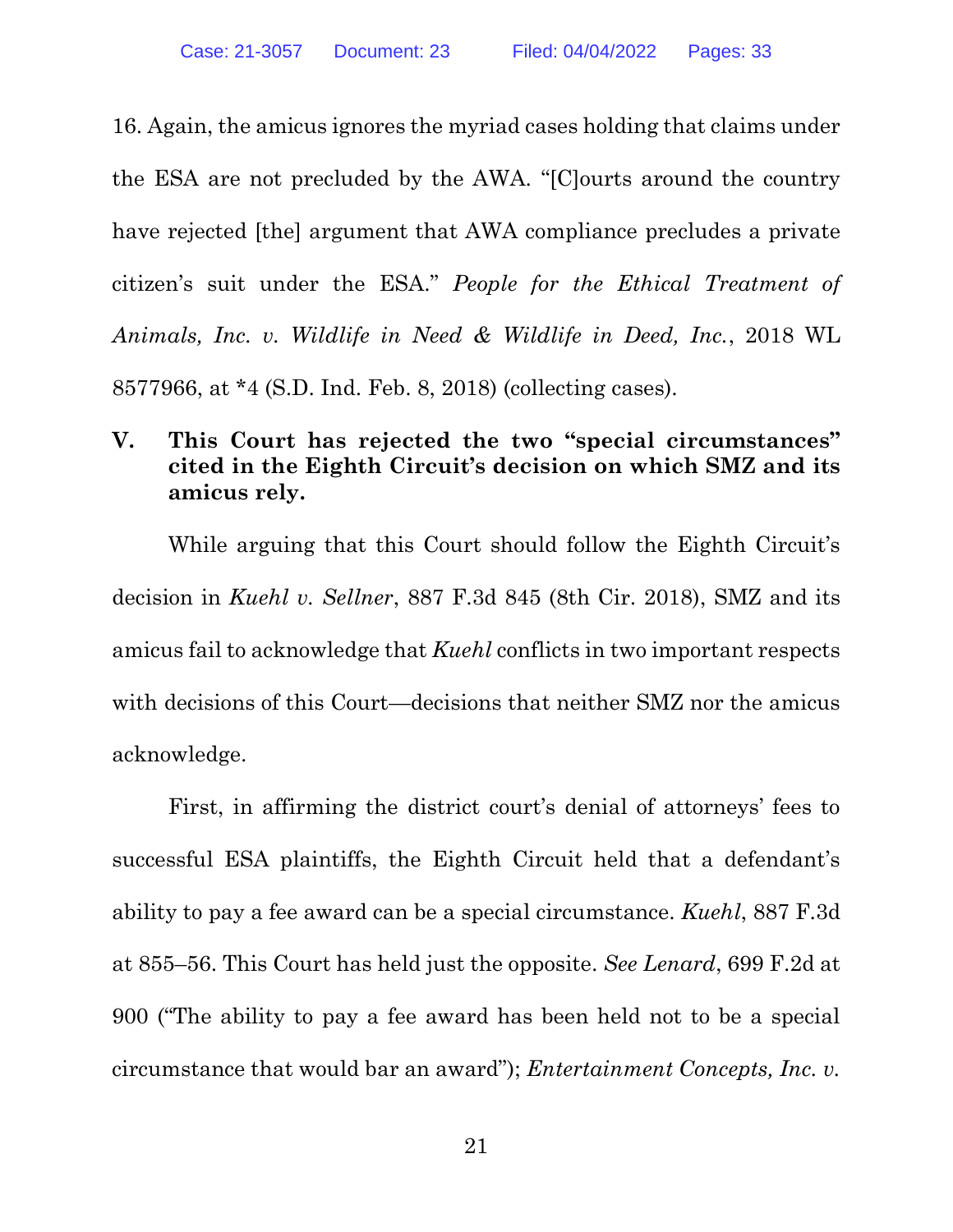*Maciejewski*, 631 F.2d 497, 507 (7th Cir. 1980) ("Ability to pay is not a 'special circumstance' that will bar an award of attorneys' fees to a successful plaintiff").

In any event, *Kuehl* relied on record evidence regarding the zoo's inability to withstand a fee award, finding that the ESA violations were themselves the result of the zoo's financial inability to provide proper care and conditions to the covered animals. 887 F.3d at 856. Here, there is no evidence in the record concerning SMZ's ability to pay.

Second, *Kuehl* held that an organizational plaintiff's funding is a special circumstance that can bar a fee award. Again, this Court has held just the opposite. *See Sierra Club v. Khanjee Holding, Inc.*, 655 F.3d 699, 708–09 (7th Cir. 2011). As this Court explained in *Sierra Club*, Congress included citizen-suit and fee-shifting provisions in statutes like the ESA because it wanted to encourage meritorious litigation to aid enforcement of the Act, and it recognized that public interest organizations would conduct a great deal of that litigation. *Id.* at 708 (citations omitted). Particularly where, as here, a prevailing plaintiff does not receive any direct financial benefit from the lawsuit, that the plaintiff is a well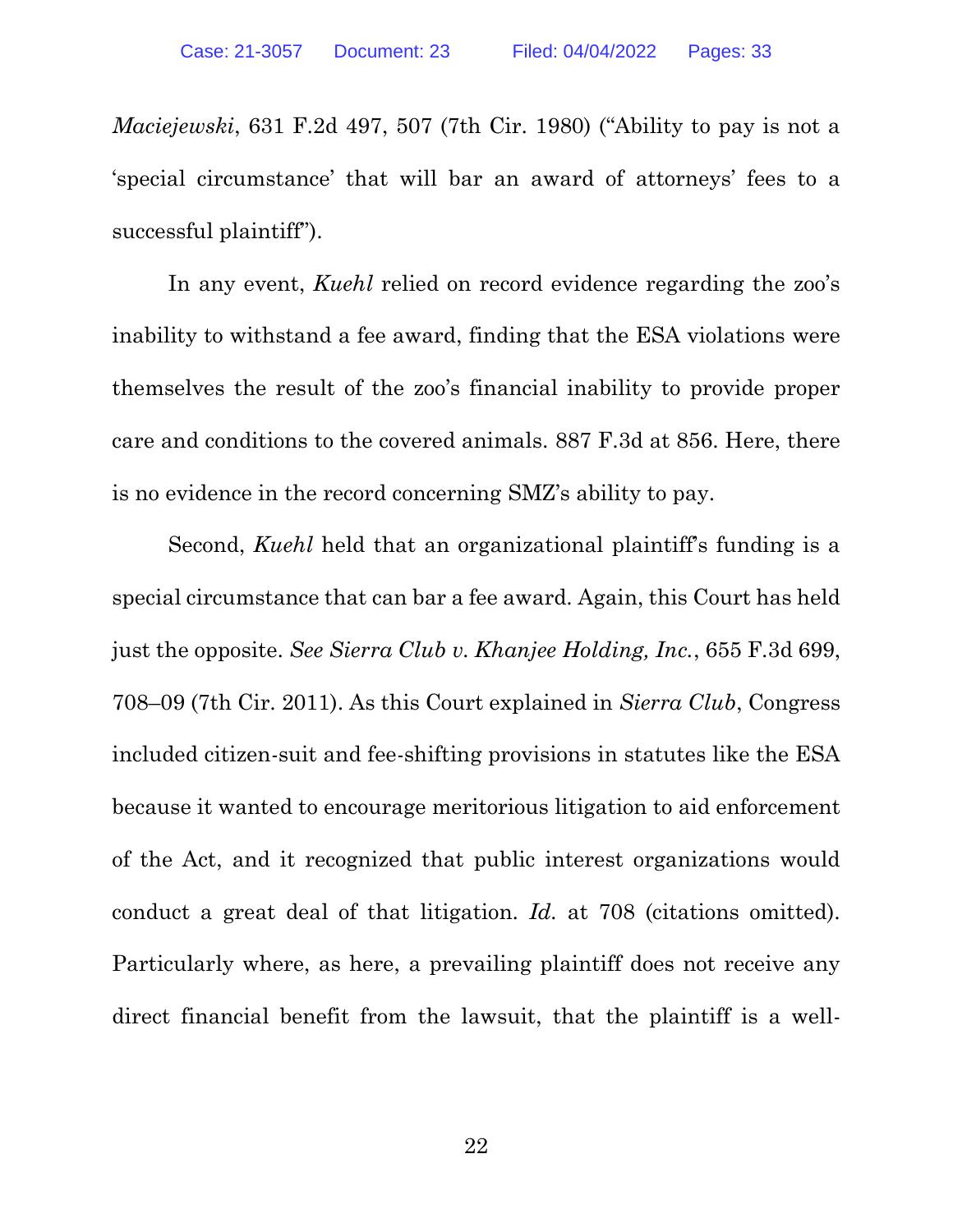funded organization that may benefit from increased charitable donations "does not preclude an award of fees." *Id.* at 709.

## **VI. The reasonableness of ALDF's fees is not at issue in this appeal.**

The amicus argues that, although ALDF is the prevailing party, the only reasonable fee would be no fee at all if ALDF obtained only *de minimus* relief. Amicus Br. 17–18 (citing *Farrar v. Hobby*, 506 U.S. 103, 115 (1992)). The district court did not consider the reasonableness of the fees sought by ALDF, and that issue is not before this Court. In any event, *Farrar* is easily distinguished because it involved a lawsuit seeking compensatory damages, but the plaintiff was awarded only nominal damages. Here, in contrast, ALDF obtained all the relief available under the citizen-suit provision of the ESA—a permanent injunction abating the violations and preventing their recurrence.

#### **CONCLUSION**

This Court should reverse the district court's order denying ALDF's motion for attorneys' fees and costs and remand the case for the district court to determine the amount of attorneys' fees and costs to award to ALDF, including those incurred on appeal.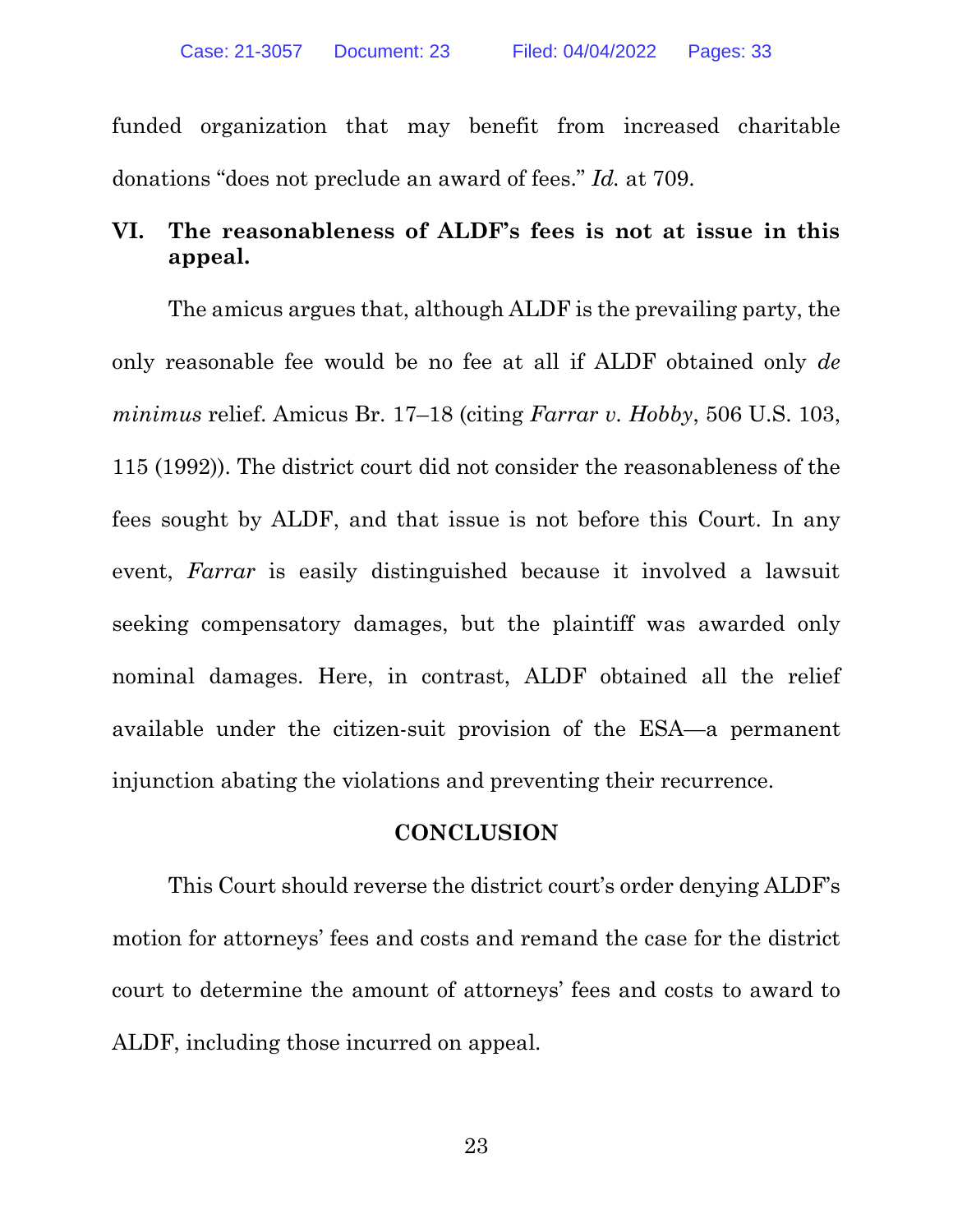April 4, 2022 Respectfully submitted,

/s/ Michael T. Kirkpatrick Michael T. Kirkpatrick Adina H. Rosenbaum Public Citizen Litigation Group 1600 20th Street NW Washington, DC 20009 (202) 588-1000

Ariel Flint Daniel H. Waltz Animal Legal Defense Fund 525 E. Cotati Avenue Cotati, CA 94931 (707) 795-2533

*Counsel for Plaintiff-Appellant Animal Legal Defense Fund*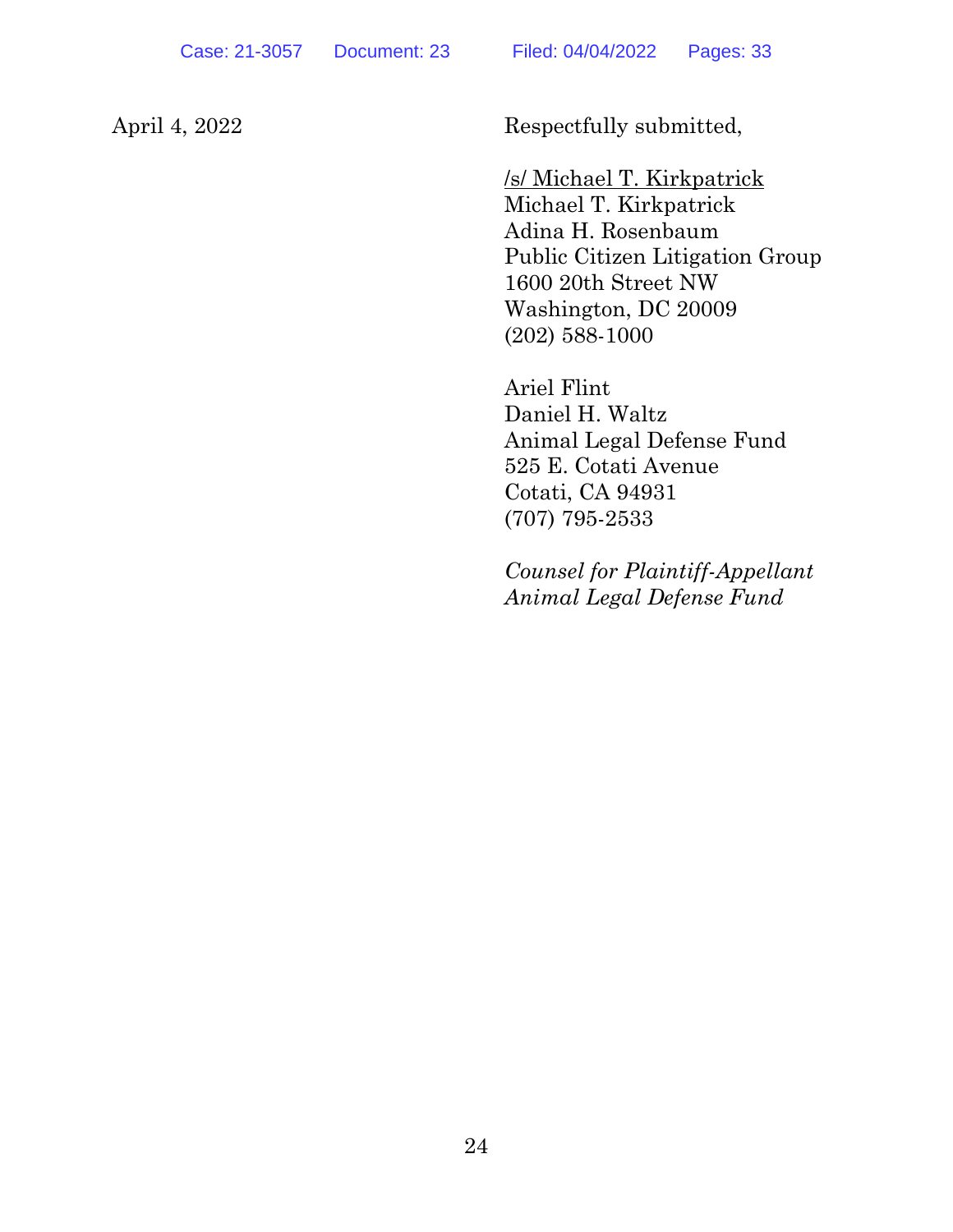#### **CERTIFICATE OF COMPLIANCE WITH FEDERAL RULE OF APPELLATE PROCEDURE 32(a)(7)(B)**

I hereby certify that the foregoing brief complies with the typevolume limitation of Federal Rule of Appellate Procedure 32(a)(7)(B) and Circuit Rule 32(c). As calculated by my word processing software (Microsoft Word for Office 365), the brief contains 4,821 words.

> /s/ Michael T. Kirkpatrick Michael T. Kirkpatrick